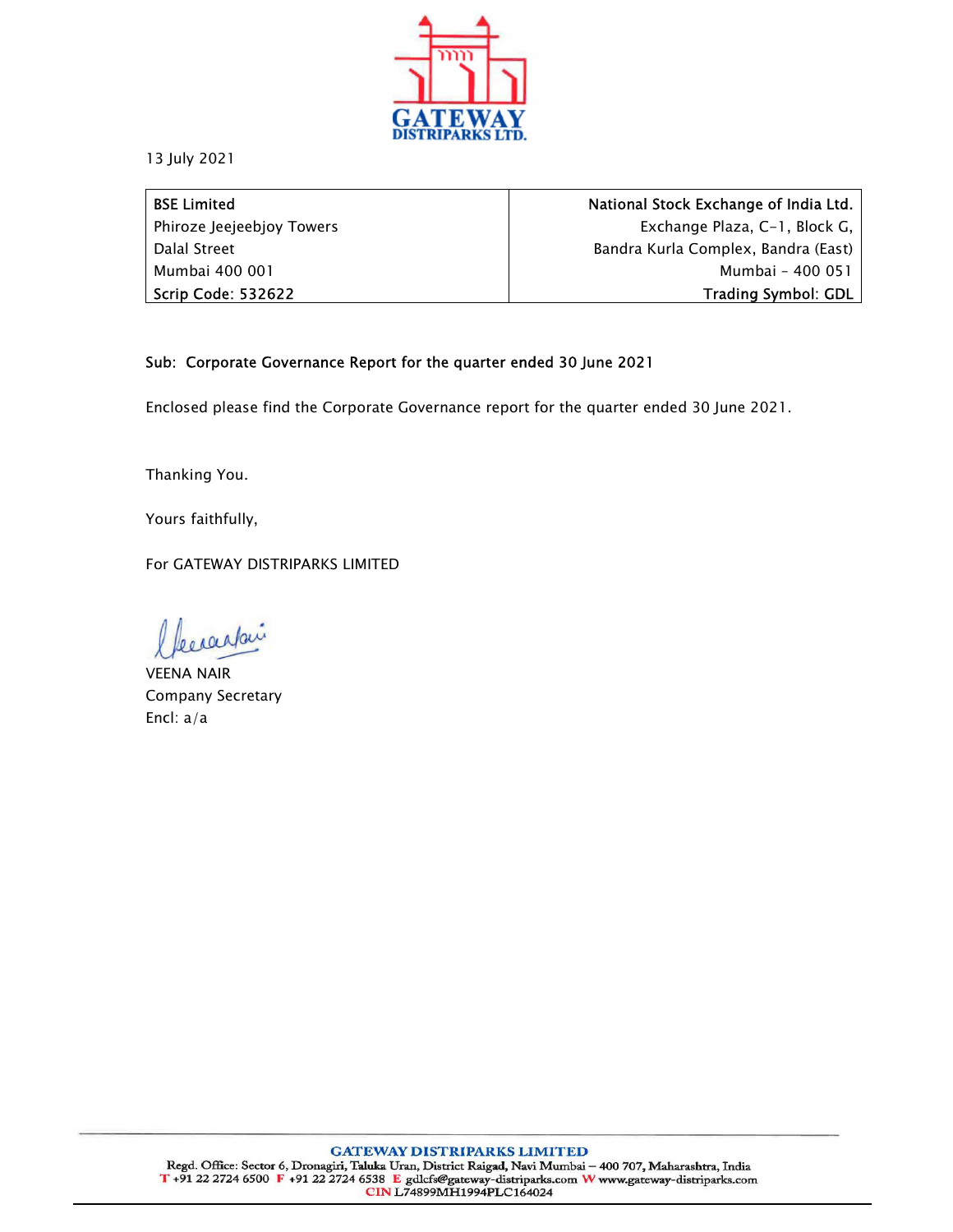- 6

| <b>General information about company</b>                       |                                    |
|----------------------------------------------------------------|------------------------------------|
| Scrip code                                                     | 532622                             |
| NSE Symbol                                                     | GDL                                |
| MSEI Symbol                                                    | <b>NOTLISTED</b>                   |
| <b>ISIN</b>                                                    | INE852F01015                       |
| Name of the entity                                             | <b>GATEWAY DISTRIPARKS LIMITED</b> |
| Date of start of financial year                                | 01-04-2021                         |
| Date of end of financial year                                  | 31-03-2022                         |
| <b>Reporting Quarter</b>                                       | Quarterly                          |
| Date of Report                                                 | 30-06-2021                         |
| Risk management committee                                      | Applicable                         |
| Market Capitalisation as per immediate previous Financial Year | Top 1000 listed entities           |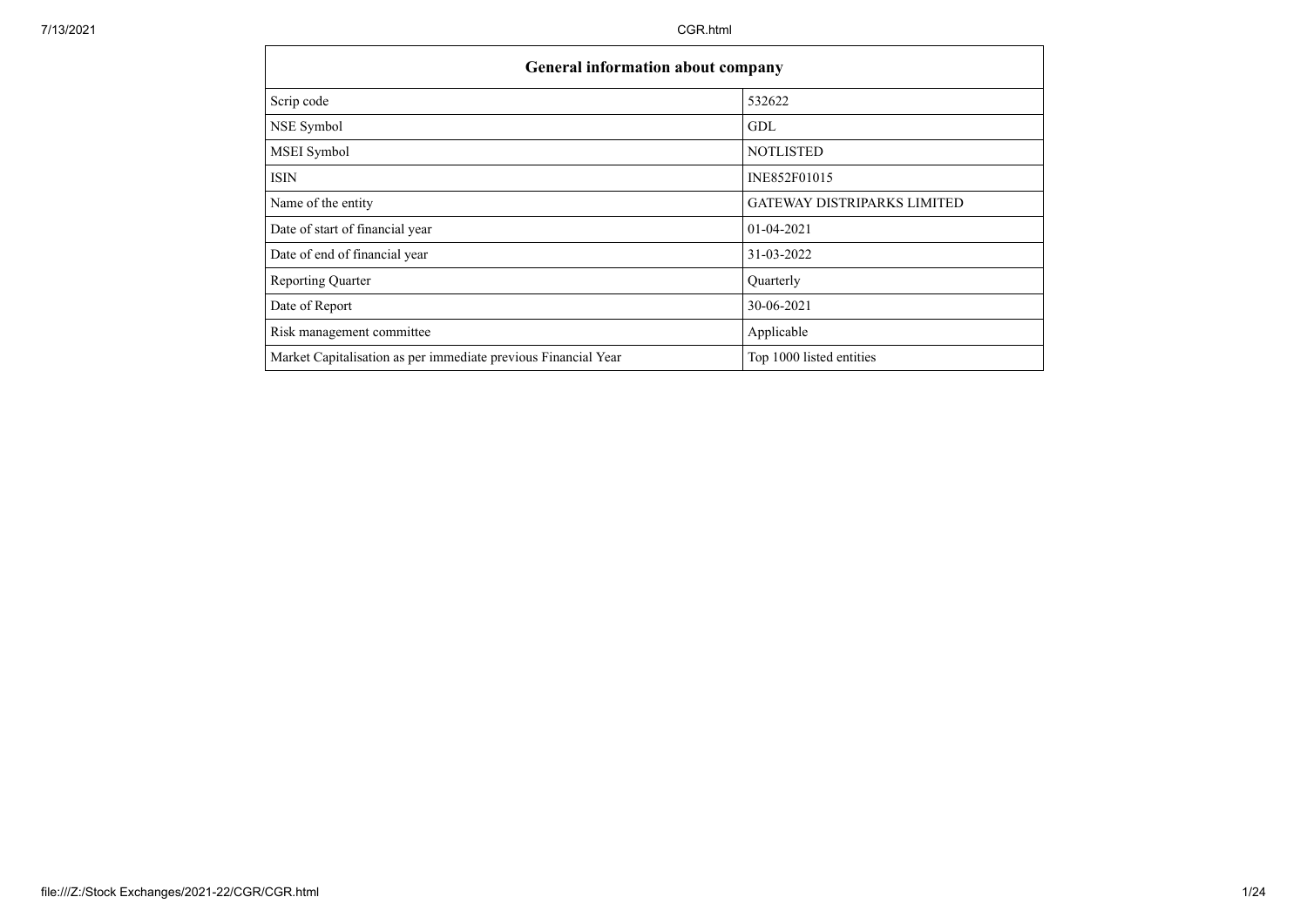|                |                                                                      |                                                      |            |            |                                                       |                                       |                                 |                          |                                                                                                      |                                             | <b>Annexure I</b>                                        |                            |                      |                                            |                                                                                                                                                |                                                                                                                                                                   |                                                                                                                                                                          |                                                                                                                                                                                                         |                                      |                                             |
|----------------|----------------------------------------------------------------------|------------------------------------------------------|------------|------------|-------------------------------------------------------|---------------------------------------|---------------------------------|--------------------------|------------------------------------------------------------------------------------------------------|---------------------------------------------|----------------------------------------------------------|----------------------------|----------------------|--------------------------------------------|------------------------------------------------------------------------------------------------------------------------------------------------|-------------------------------------------------------------------------------------------------------------------------------------------------------------------|--------------------------------------------------------------------------------------------------------------------------------------------------------------------------|---------------------------------------------------------------------------------------------------------------------------------------------------------------------------------------------------------|--------------------------------------|---------------------------------------------|
|                |                                                                      |                                                      |            |            |                                                       |                                       |                                 |                          | Annexure I to be submitted by listed entity on quarterly basis                                       |                                             |                                                          |                            |                      |                                            |                                                                                                                                                |                                                                                                                                                                   |                                                                                                                                                                          |                                                                                                                                                                                                         |                                      |                                             |
|                |                                                                      |                                                      |            |            |                                                       |                                       |                                 |                          |                                                                                                      |                                             | I. Composition of Board of Directors                     |                            |                      |                                            |                                                                                                                                                |                                                                                                                                                                   |                                                                                                                                                                          |                                                                                                                                                                                                         |                                      |                                             |
|                | Disclosure of notes on composition of board of directors explanatory |                                                      |            |            |                                                       |                                       |                                 |                          |                                                                                                      |                                             |                                                          |                            |                      |                                            |                                                                                                                                                |                                                                                                                                                                   |                                                                                                                                                                          |                                                                                                                                                                                                         |                                      |                                             |
|                |                                                                      |                                                      |            |            |                                                       |                                       |                                 |                          |                                                                                                      |                                             | Wether the listed entity has a Regular Chairperson   Yes |                            |                      |                                            |                                                                                                                                                |                                                                                                                                                                   |                                                                                                                                                                          |                                                                                                                                                                                                         |                                      |                                             |
|                |                                                                      |                                                      |            |            |                                                       |                                       |                                 |                          |                                                                                                      |                                             | Whether Chairperson is related to MD or CEO   Yes        |                            |                      |                                            |                                                                                                                                                |                                                                                                                                                                   |                                                                                                                                                                          |                                                                                                                                                                                                         |                                      |                                             |
| Sr             | Title<br>(Mr)<br>$\sqrt{ }$<br>Ms)                                   | Name of<br>the<br>Director                           | PAN        | <b>DIN</b> | Category 1<br>of directors                            | Category 2<br>of directors            | Category<br>$3$ of<br>directors | Date<br>of<br>Birth      | Whether<br>special<br>resolution<br>passed?<br>[Refer Reg.<br>$17(1A)$ of<br>Listing<br>Regulations] | Date of<br>passing<br>special<br>resolution | <b>Initial Date</b><br>of<br>appointment                 | Date of Re-<br>appointment | Date of<br>cessation | Tenure<br>of<br>director<br>(in<br>months) | No of<br>Directorship<br>in listed<br>entities<br>including<br>this listed<br>entity (Refer<br>Regulation<br>17A of<br>Listing<br>Regulations) | No of<br>Independent<br>Directorship<br>in listed<br>entities<br>including<br>this listed<br>entity (Refer<br>Regulation<br>$17A(1)$ of<br>Listing<br>Regulations | Number of<br>memberships<br>in Audit/<br>Stakeholder<br>Committee(s)<br>including this<br>listed entity<br>(Refer<br>Regulation<br>$26(1)$ of<br>Listing<br>Regulations) | No of post of<br>Chairperson<br>in Audit/<br>Stakeholder<br>Committee<br>held in listed<br>entities<br>including this<br>listed entity<br>(Refer<br>Regulation<br>$26(1)$ of<br>Listing<br>Regulations) | Notes for<br>not<br>providing<br>PAN | Notes for<br>not<br>providing<br><b>DIN</b> |
|                | Mr                                                                   | PREM<br><b>KISHAN</b><br><b>DASS</b><br><b>GUPTA</b> | AAKPG2127J | 00011670   | Executive<br>Director                                 | Chairperson<br>related to<br>Promoter | MD                              | $22 -$<br>$02 -$<br>1958 | NA                                                                                                   |                                             | 15-03-1994                                               | 20-07-2017                 |                      |                                            | $\overline{2}$                                                                                                                                 | $\overline{0}$                                                                                                                                                    | $\overline{4}$                                                                                                                                                           |                                                                                                                                                                                                         |                                      |                                             |
| 2              | Mr                                                                   | <b>ISHAAN</b><br><b>GUPTA</b>                        | APFPG1166F | 05298583   | Executive<br>Director                                 | Not<br>Applicable                     | MD                              | $22 -$<br>$07 -$<br>1988 | NA                                                                                                   |                                             | 26-05-2012                                               | 08-02-2017                 |                      |                                            | $\mathfrak{D}$                                                                                                                                 | $\overline{0}$                                                                                                                                                    | $\Omega$                                                                                                                                                                 | $\theta$                                                                                                                                                                                                |                                      |                                             |
| $\overline{3}$ | Mrs                                                                  | <b>MAMTA</b><br><b>GUPTA</b>                         | AAAPG3773E | 00160916   | Non-<br>Executive -<br>Non<br>Independent<br>Director | Not<br>Applicable                     |                                 | $22 -$<br>$06 -$<br>1967 | NA                                                                                                   |                                             | 29-10-2015                                               |                            |                      |                                            | $\mathcal{D}$                                                                                                                                  | $\overline{0}$                                                                                                                                                    | $\Omega$                                                                                                                                                                 | $\Omega$                                                                                                                                                                                                |                                      |                                             |
| $\overline{4}$ | Mr                                                                   | <b>SAMVID</b><br><b>GUPTA</b>                        | AXOPG2763K | 05320765   | Non-<br>Executive -<br>Non<br>Independent<br>Director | Not<br>${\large \bf Applicable}$      |                                 | $30 -$<br>$09 -$<br>1992 | <b>NA</b>                                                                                            |                                             | 12-03-2020                                               |                            |                      |                                            | $\overline{2}$                                                                                                                                 | 0                                                                                                                                                                 | $\Omega$                                                                                                                                                                 | $\overline{0}$                                                                                                                                                                                          |                                      |                                             |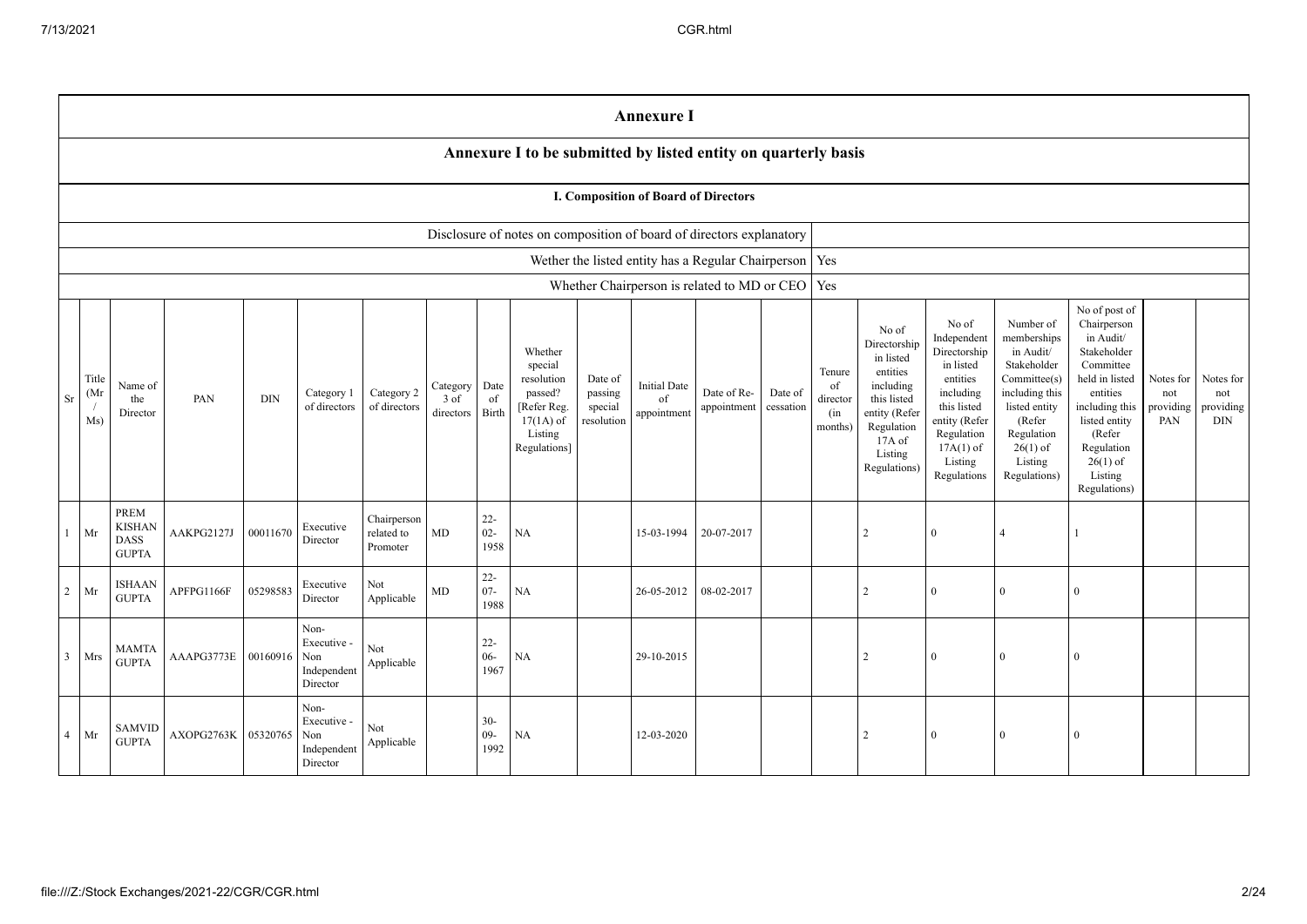$\top$ 

|                |                     |                                             |            |          |                                                |                                        |                   |                          | <b>I. Composition of Board of Directors</b>                                                          |                                             |                                          |                            |                      |                                            |                                                                                                                                                |                                                                                                                                                                      |                                                                                                                                                                          |                                                                                                                                                                              |
|----------------|---------------------|---------------------------------------------|------------|----------|------------------------------------------------|----------------------------------------|-------------------|--------------------------|------------------------------------------------------------------------------------------------------|---------------------------------------------|------------------------------------------|----------------------------|----------------------|--------------------------------------------|------------------------------------------------------------------------------------------------------------------------------------------------|----------------------------------------------------------------------------------------------------------------------------------------------------------------------|--------------------------------------------------------------------------------------------------------------------------------------------------------------------------|------------------------------------------------------------------------------------------------------------------------------------------------------------------------------|
|                |                     |                                             |            |          |                                                |                                        |                   |                          | Disclosure of notes on composition of board of directors explanatory                                 |                                             |                                          |                            |                      |                                            |                                                                                                                                                |                                                                                                                                                                      |                                                                                                                                                                          |                                                                                                                                                                              |
|                |                     |                                             |            |          |                                                |                                        |                   |                          | Wether the listed entity has a Regular Chairperson                                                   |                                             |                                          |                            |                      |                                            |                                                                                                                                                |                                                                                                                                                                      |                                                                                                                                                                          |                                                                                                                                                                              |
| Sr             | Title<br>(Mr<br>Ms) | Name of the<br>Director                     | PAN        | DIN      | Category 1<br>of directors                     | Category 2 Category<br>of<br>directors | 3 of<br>directors | Date<br>of<br>Birth      | Whether<br>special<br>resolution<br>passed?<br>[Refer Reg.<br>$17(1A)$ of<br>Listing<br>Regulations] | Date of<br>passing<br>special<br>resolution | <b>Initial Date</b><br>of<br>appointment | Date of Re-<br>appointment | Date of<br>cessation | Tenure<br>of<br>director<br>(in<br>months) | No of<br>Directorship<br>in listed<br>entities<br>including<br>this listed<br>entity (Refer<br>Regulation<br>17A of<br>Listing<br>Regulations) | No of<br>Independent<br>Directorship<br>in listed<br>entities<br>including<br>this listed<br>entity<br>(Refer<br>Regulation<br>$17A(1)$ of<br>Listing<br>Regulations | Number of<br>memberships<br>in Audit/<br>Stakeholder<br>Committee(s)<br>including this<br>listed entity<br>(Refer<br>Regulation<br>$26(1)$ of<br>Listing<br>Regulations) | No of $\mathbf p$<br>of<br>Chairper<br>in Aud<br>Stakehol<br>Commit<br>held in li<br>entitie<br>includi<br>this list<br>entity (R<br>Regulat<br>26(1)<br>Listin<br>Regulatio |
| 5              | Mr                  | <b>ARUN</b><br><b>KUMAR</b><br><b>GUPTA</b> | AAAPG4063H | 06571270 | Non-<br>Executive -<br>Independent<br>Director | Not<br>Applicable                      |                   | $24 -$<br>$03 -$<br>1961 | <b>NA</b>                                                                                            |                                             | 27-04-2016                               | 27-04-2021                 |                      | 60                                         | $\overline{2}$                                                                                                                                 | 2                                                                                                                                                                    | $\overline{4}$                                                                                                                                                           | $\theta$                                                                                                                                                                     |
| 6              | Mr                  | <b>SHABBIR</b><br><b>HASSANBHAI</b>         | AAAPH5019E | 00268133 | Non-<br>Executive -<br>Independent<br>Director | Not<br>Applicable                      |                   | $10-$<br>$11-$<br>1946   | <b>NA</b>                                                                                            |                                             | 29-09-2014                               | 22-09-2016                 |                      | 60                                         | $\overline{2}$                                                                                                                                 | $\overline{2}$                                                                                                                                                       | $\overline{4}$                                                                                                                                                           |                                                                                                                                                                              |
| $\overline{7}$ | Mr                  | <b>ANIL</b><br><b>AGGARWAL</b>              | AABPA5289J | 01385684 | Non-<br>Executive -<br>Independent<br>Director | Not<br>Applicable                      |                   | $20 -$<br>$05 -$<br>1958 | <b>NA</b>                                                                                            |                                             | 27-04-2021                               | 27-04-2021                 |                      | 60                                         | $\overline{2}$                                                                                                                                 | 3                                                                                                                                                                    | 2                                                                                                                                                                        | $^{0}$                                                                                                                                                                       |
| 8              | Mrs                 | <b>SHUKLA</b><br>WASSAN                     | AAHPW8633J | 02770898 | Non-<br>Executive -<br>Independent<br>Director | Not<br>Applicable                      |                   | $18-$<br>$12 -$<br>1959  | <b>NA</b>                                                                                            |                                             | 12-03-2020                               | 12-03-2020                 |                      | 24                                         | 3                                                                                                                                              | 3                                                                                                                                                                    |                                                                                                                                                                          |                                                                                                                                                                              |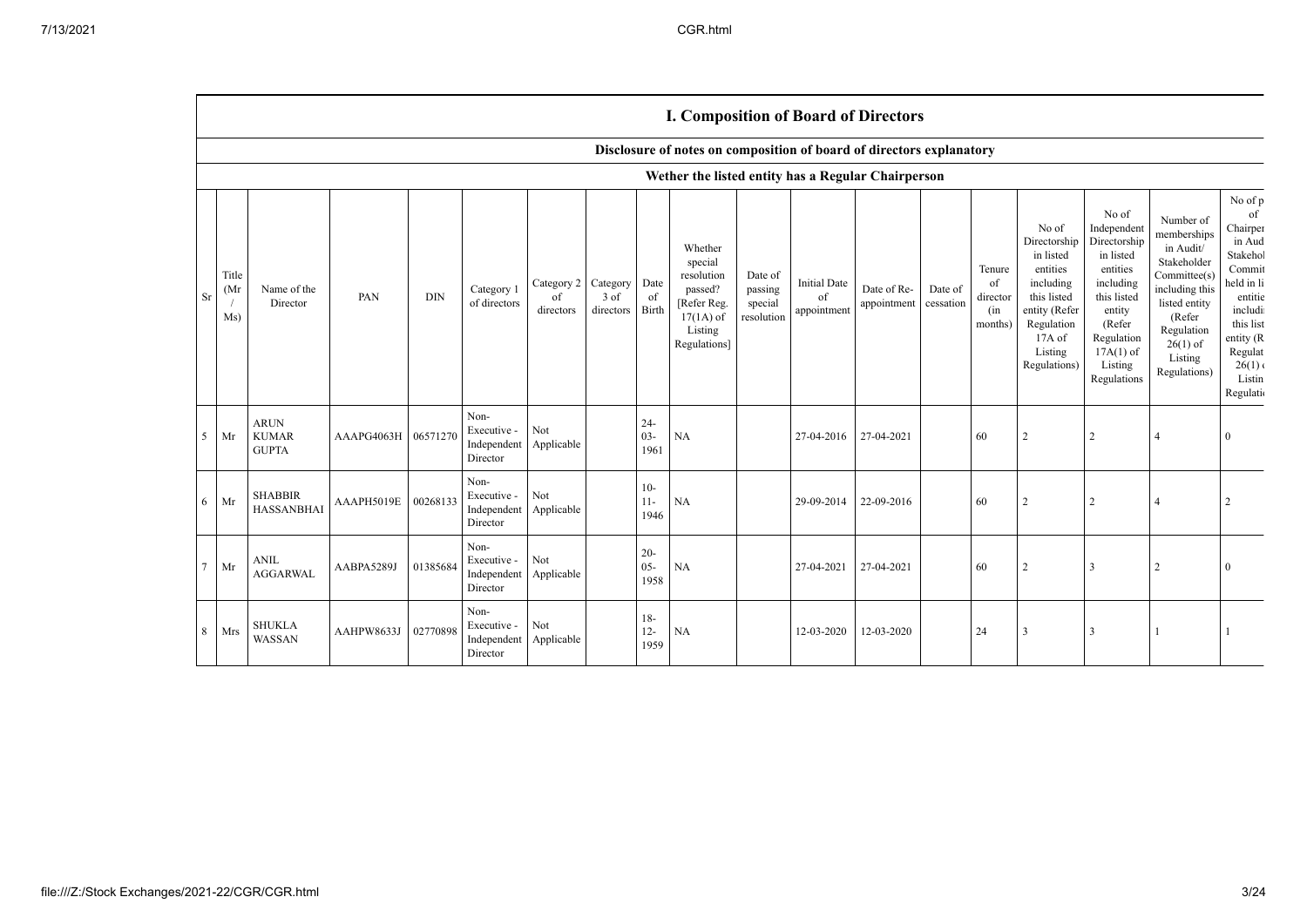|               |                                                                                                                            |                                                |                     |            |                                                |                               |                               |                          |                                                                                                      |                                             |                                          | <b>I. Composition of Board of Directors</b> |                      |                                            |                                                                                                                                                  |                                                                                                                                                                      |                                                                                                                                                                          |                                                                                                                                                                                                            |
|---------------|----------------------------------------------------------------------------------------------------------------------------|------------------------------------------------|---------------------|------------|------------------------------------------------|-------------------------------|-------------------------------|--------------------------|------------------------------------------------------------------------------------------------------|---------------------------------------------|------------------------------------------|---------------------------------------------|----------------------|--------------------------------------------|--------------------------------------------------------------------------------------------------------------------------------------------------|----------------------------------------------------------------------------------------------------------------------------------------------------------------------|--------------------------------------------------------------------------------------------------------------------------------------------------------------------------|------------------------------------------------------------------------------------------------------------------------------------------------------------------------------------------------------------|
|               | Disclosure of notes on composition of board of directors explanatory<br>Wether the listed entity has a Regular Chairperson |                                                |                     |            |                                                |                               |                               |                          |                                                                                                      |                                             |                                          |                                             |                      |                                            |                                                                                                                                                  |                                                                                                                                                                      |                                                                                                                                                                          |                                                                                                                                                                                                            |
| <sup>Sr</sup> | Title<br>(M <sub>I</sub> )<br>Ms)                                                                                          | Name of<br>the Director                        | PAN                 | <b>DIN</b> | Category 1<br>of directors                     | Category 2<br>of<br>directors | Category<br>3 of<br>directors | Date<br>of<br>Birth      | Whether<br>special<br>resolution<br>passed?<br>[Refer Reg.<br>$17(1A)$ of<br>Listing<br>Regulations] | Date of<br>passing<br>special<br>resolution | <b>Initial Date</b><br>of<br>appointment | Date of Re-<br>appointment                  | Date of<br>cessation | Tenure<br>of<br>director<br>(in<br>months) | No of<br>Directorship<br>in listed<br>entities<br>including<br>this listed<br>entity (Refer<br>Regulation<br>$17A$ of<br>Listing<br>Regulations) | No of<br>Independent<br>Directorship<br>in listed<br>entities<br>including<br>this listed<br>entity<br>(Refer<br>Regulation<br>$17A(1)$ of<br>Listing<br>Regulations | Number of<br>memberships<br>in Audit/<br>Stakeholder<br>Committee(s)<br>including this<br>listed entity<br>(Refer<br>Regulation<br>$26(1)$ of<br>Listing<br>Regulations) | No of post<br>of<br>Chairperson<br>in Audit/<br>Stakeholder<br>Committee<br>held in listed<br>entities<br>including<br>this listed<br>entity (Refer<br>Regulation<br>$26(1)$ of<br>Listing<br>Regulations) |
| 9             | Mr                                                                                                                         | <b>BHASKAR</b><br><b>AVULA</b><br><b>REDDY</b> | AAMPR9542A 06554896 |            | Non-<br>Executive -<br>Independent<br>Director | Not<br>Applicable             |                               | $12 -$<br>$02 -$<br>1953 | NA                                                                                                   |                                             | 01-05-2014                               | 01-05-2016                                  | $01-05-$<br>2021     | 60                                         | 2                                                                                                                                                |                                                                                                                                                                      |                                                                                                                                                                          |                                                                                                                                                                                                            |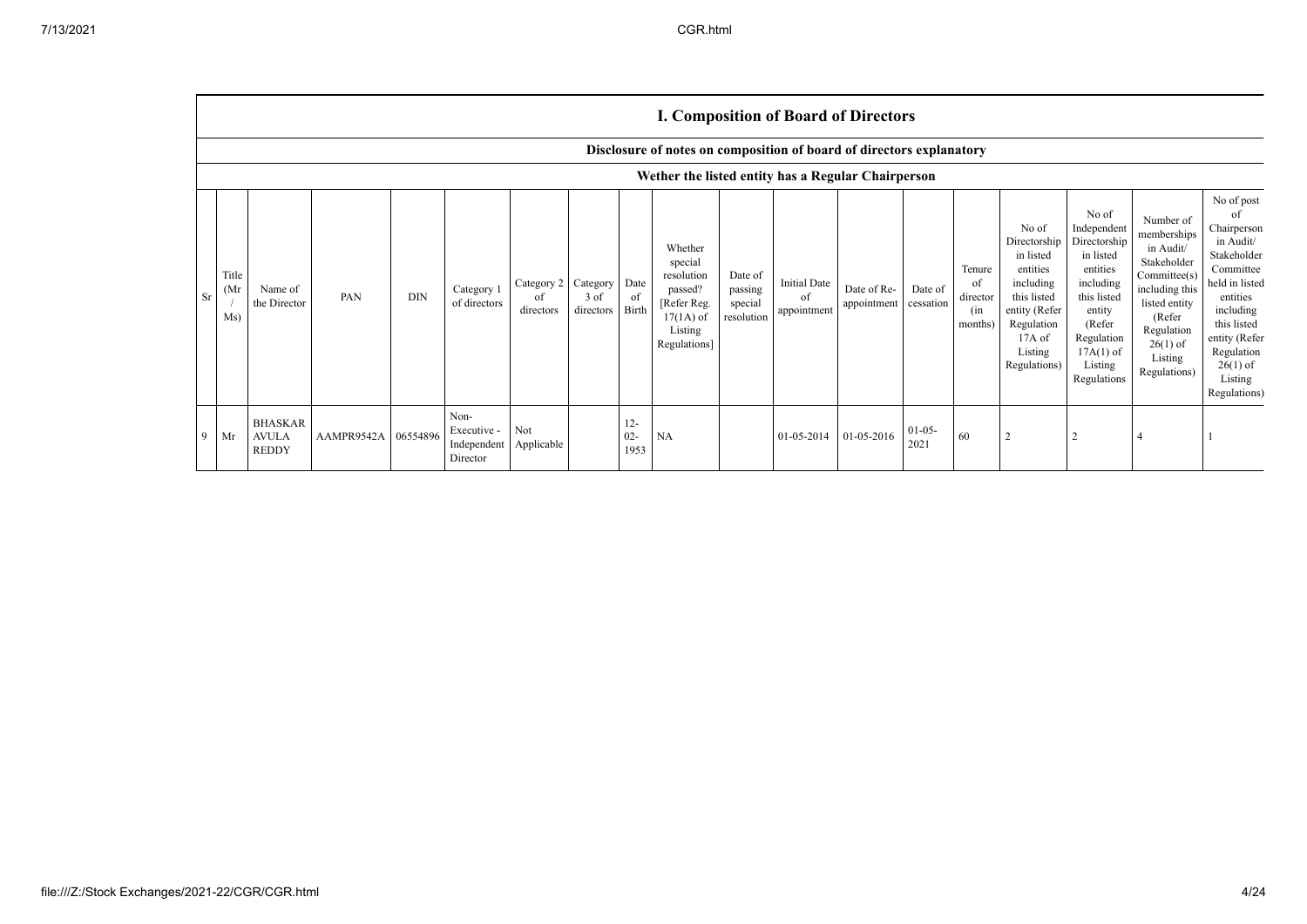|                | <b>Audit Committee Details</b> |                                      |                                                       |                            |                        |                      |                              |
|----------------|--------------------------------|--------------------------------------|-------------------------------------------------------|----------------------------|------------------------|----------------------|------------------------------|
|                |                                |                                      | Whether the Audit Committee has a Regular Chairperson |                            | Yes                    |                      |                              |
| Sr             | <b>DIN</b><br>Number           | Name of Committee<br>members         | Category 1 of directors                               | Category 2 of<br>directors | Date of<br>Appointment | Date of<br>Cessation | <b>Remarks</b>               |
|                | 00268133                       | <b>SHABBIR</b><br><b>HASSANBHAI</b>  | Non-Executive -<br><b>Independent Director</b>        | Chairperson                | $10-11-2016$           |                      |                              |
| $\overline{c}$ | 00011670                       | PREM KISHAN DASS<br><b>GUPTA</b>     | <b>Executive Director</b>                             | Member                     | $10 - 11 - 2016$       |                      |                              |
| 3              | 06571270                       | <b>ARUN KUMAR</b><br><b>GUPTA</b>    | Non-Executive -<br><b>Independent Director</b>        | Member                     | $10 - 11 - 2016$       |                      |                              |
| 4              | 06554896                       | <b>BHASKAR AVULA</b><br><b>REDDY</b> | Non-Executive -<br><b>Independent Director</b>        | Member                     | $10 - 11 - 2016$       | 27-04-2021           | Textual<br>Information $(1)$ |
|                | 01385684                       | <b>ANIL AGGARWAL</b>                 | Non-Executive -<br><b>Independent Director</b>        | Member                     | 27-04-2021             |                      | Textual<br>Information $(2)$ |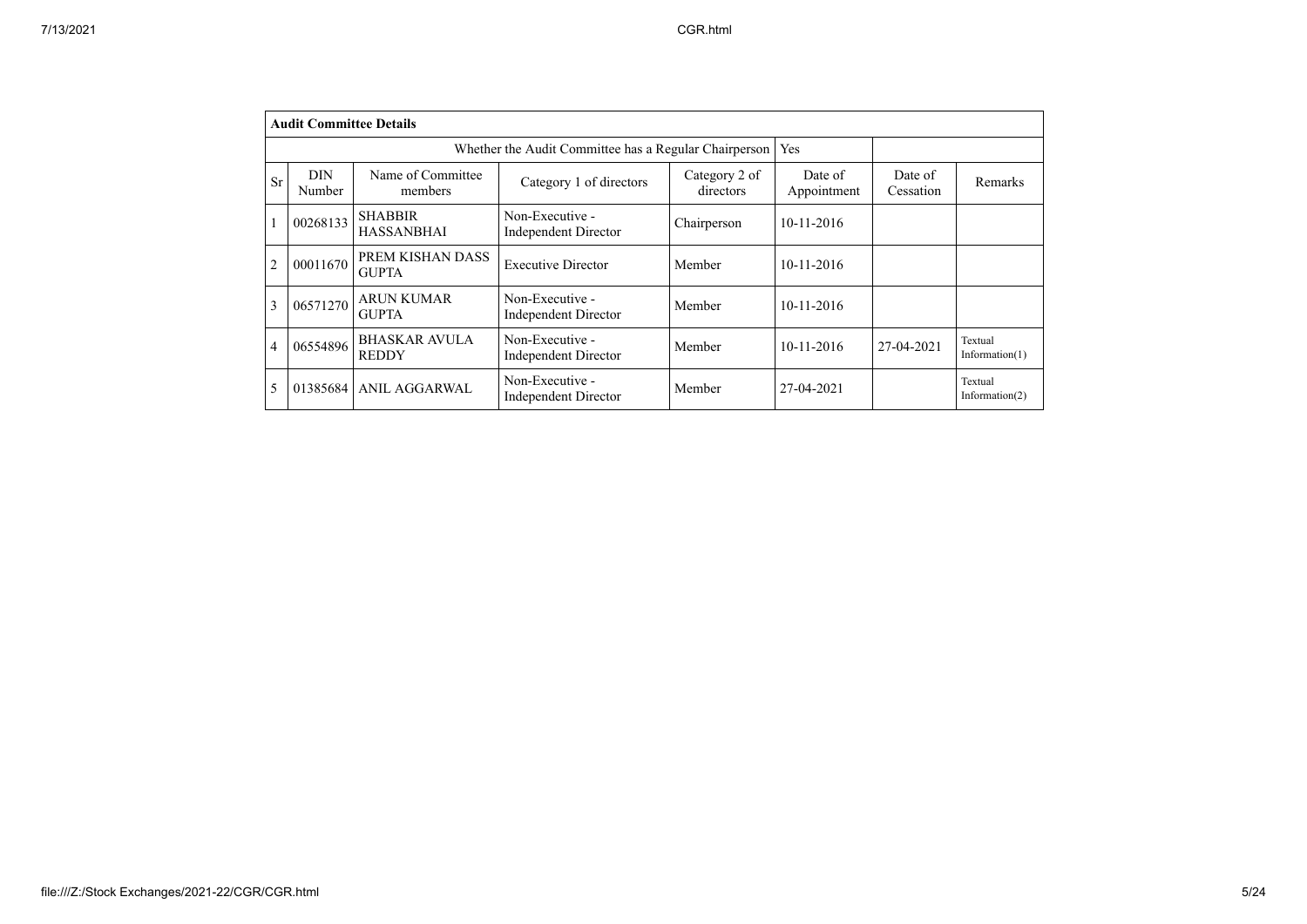|                        | <b>Sr Text Block</b>                                                                                                                                                                                                                                                                       |
|------------------------|--------------------------------------------------------------------------------------------------------------------------------------------------------------------------------------------------------------------------------------------------------------------------------------------|
| Textual Information(1) | Mr. Bhaskar Avula Reddy completed his second term as Independent Director and ceased to be a<br>Director with effect from 1 May 2021. He was the member of Audit Committee till 27 April 2021.<br>The Audit committee was later re-constituted in the Board meeting held on 27 April 2021. |
| Textual Information(2) | Mr. Anil Aggarwal was appointed as Additional Director (Independent) at the Board meeting held on 27<br>April 2021. Mr. Anil Aggarwal has been appointed as the member of the reconstituted Audit Committee,<br>with effect from 27 April 2021.                                            |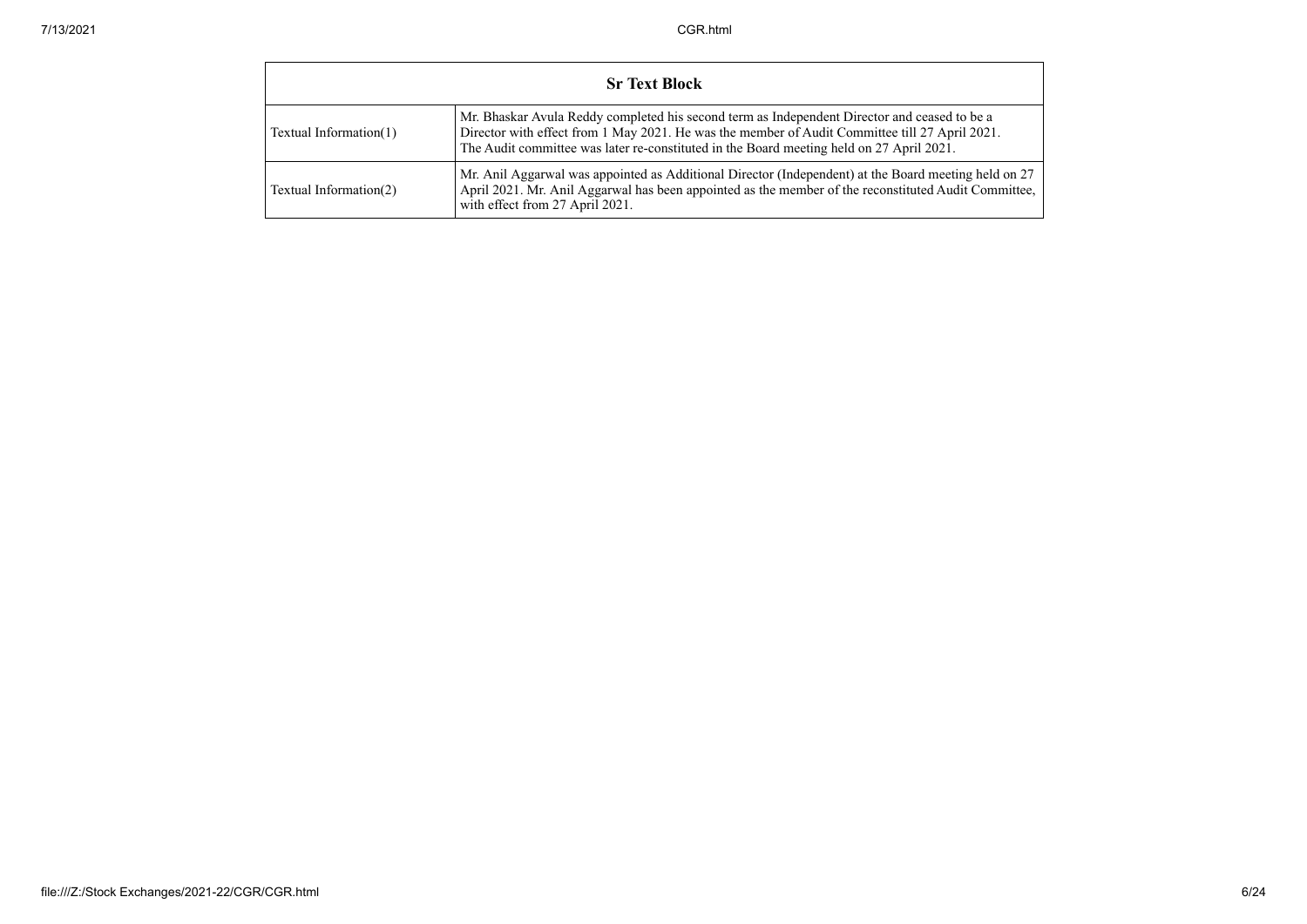|                |                      | Nomination and remuneration committee |                                                                             |                            |                        |                      |                              |
|----------------|----------------------|---------------------------------------|-----------------------------------------------------------------------------|----------------------------|------------------------|----------------------|------------------------------|
|                |                      |                                       | Whether the Nomination and remuneration committee has a Regular Chairperson |                            | Yes                    |                      |                              |
| Sr             | <b>DIN</b><br>Number | Name of Committee<br>members          | Category 1 of directors                                                     | Category 2 of<br>directors | Date of<br>Appointment | Date of<br>Cessation | Remarks                      |
|                | 06554896             | <b>BHASKAR AVULA</b><br><b>REDDY</b>  | Non-Executive -<br><b>Independent Director</b>                              | Chairperson                | $10 - 11 - 2016$       | 27-04-2021           | Textual<br>Information $(1)$ |
| $\overline{2}$ | 00011670             | PREM KISHAN DASS<br><b>GUPTA</b>      | <b>Executive Director</b>                                                   | Member                     | $10 - 11 - 2016$       |                      |                              |
| 3              | 00268133             | <b>SHABBIR</b><br><b>HASSANBHAI</b>   | Non-Executive -<br>Independent Director                                     | Member                     | $10 - 11 - 2016$       |                      |                              |
| $\overline{4}$ | 06571270             | <b>ARUN KUMAR</b><br><b>GUPTA</b>     | Non-Executive -<br><b>Independent Director</b>                              | Member                     | $10 - 11 - 2016$       |                      |                              |
|                | 01385684             | ANIL AGGARWAL                         | Non-Executive -<br>Independent Director                                     | Chairperson                | 27-04-2021             |                      | Textual<br>Information $(2)$ |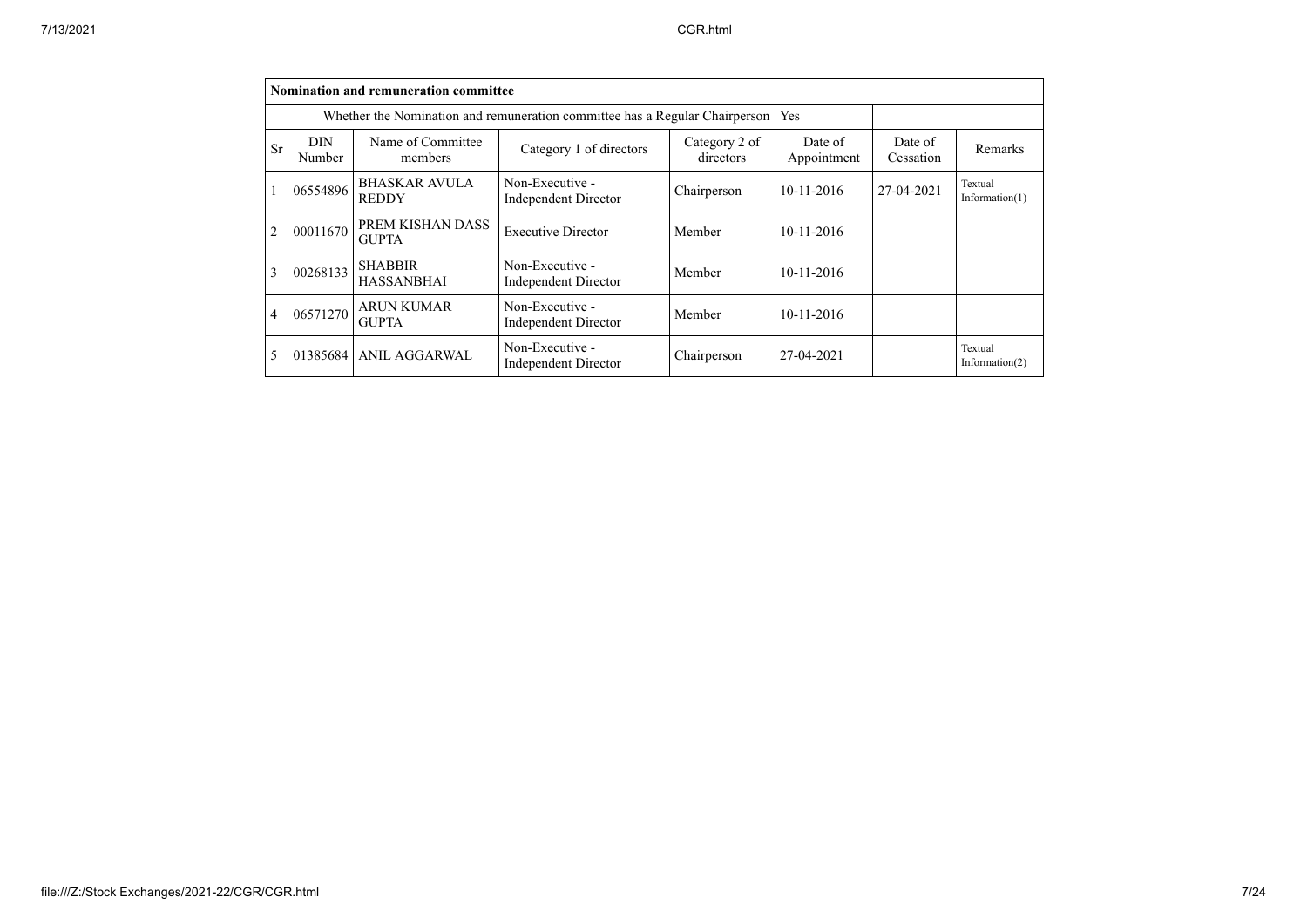|                        | <b>Sr Text Block</b>                                                                                                                                                                                                                                                                                                   |
|------------------------|------------------------------------------------------------------------------------------------------------------------------------------------------------------------------------------------------------------------------------------------------------------------------------------------------------------------|
| Textual Information(1) | Mr. Bhaskar Avula Reddy completed his second term as Independent Director and ceased to be a<br>Director with effect from 1 May 2021. He was the Chairperson of Nomination and Remuneration<br>Committee till 27 April 2021. The NRC committee was later re-constituted in the Board meeting held on<br>27 April 2021. |
| Textual Information(2) | Mr. Anil Aggarwal was appointed as Additional Director (Independent) at the Board meeting held on 27<br>April 2021. Mr. Anil Aggarwal has been appointed as the Chairperson of the reconstituted Nomination<br>& Remuneration Committee, with effect from 27 April 2021.                                               |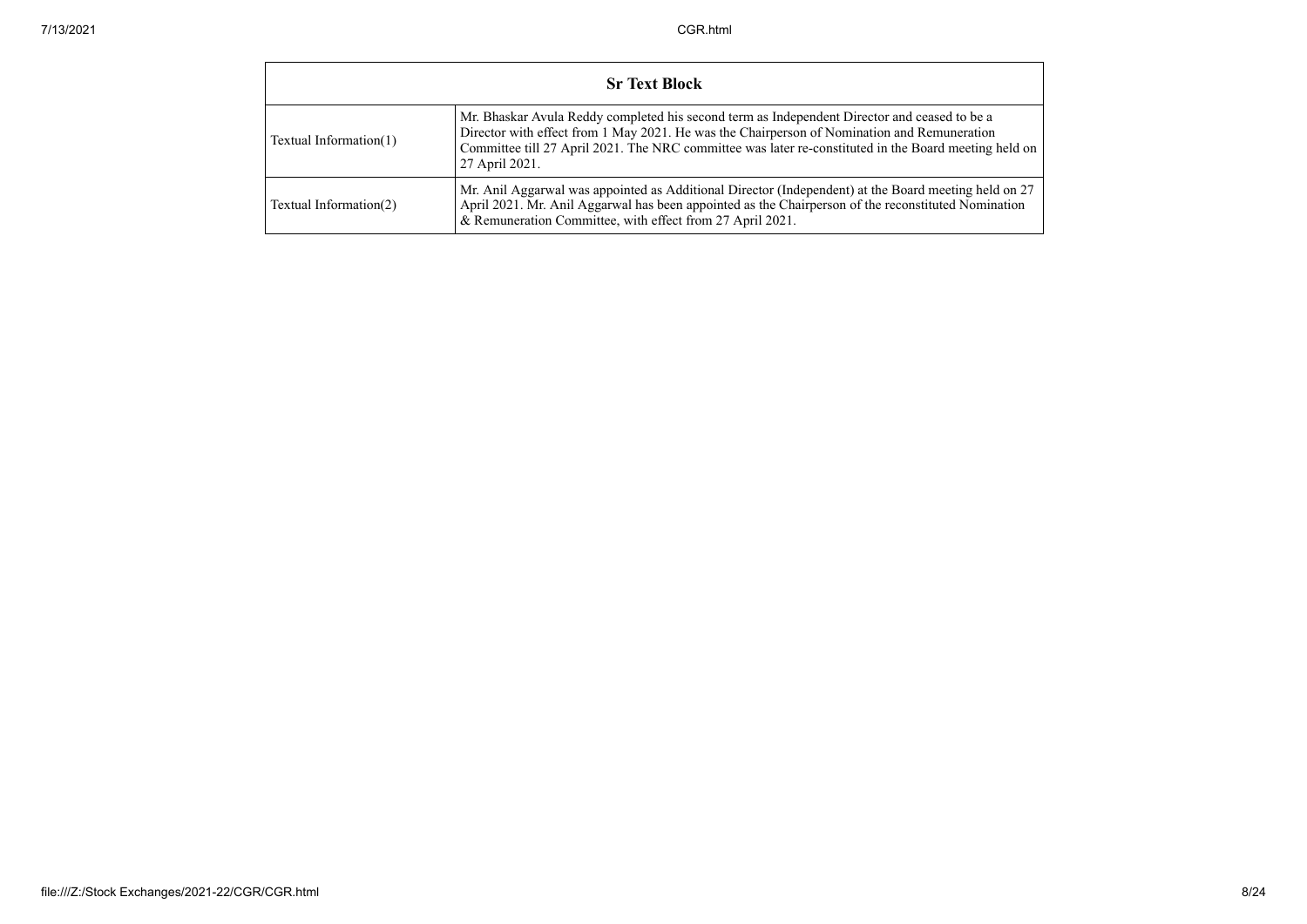|                | <b>Stakeholders Relationship Committee</b> |                                      |                                                                           |                            |                        |                      |                              |  |  |  |  |  |
|----------------|--------------------------------------------|--------------------------------------|---------------------------------------------------------------------------|----------------------------|------------------------|----------------------|------------------------------|--|--|--|--|--|
|                |                                            |                                      | Whether the Stakeholders Relationship Committee has a Regular Chairperson |                            | Yes                    |                      |                              |  |  |  |  |  |
| <b>Sr</b>      | <b>DIN</b><br>Number                       | Name of Committee<br>members         | Category 1 of directors                                                   | Category 2 of<br>directors | Date of<br>Appointment | Date of<br>Cessation | Remarks                      |  |  |  |  |  |
|                | 06554896                                   | <b>BHASKAR AVULA</b><br><b>REDDY</b> | Non-Executive -<br><b>Independent Director</b>                            | Chairperson                | $10 - 11 - 2016$       | 27-04-2021           | Textual<br>Information $(1)$ |  |  |  |  |  |
| $\overline{c}$ | 00011670                                   | PREM KISHAN DASS<br><b>GUPTA</b>     | <b>Executive Director</b>                                                 | Member                     | 10-11-2016             |                      |                              |  |  |  |  |  |
| $\mathbf{3}$   | 00268133                                   | <b>SHABBIR</b><br><b>HASSANBHAI</b>  | Non-Executive -<br>Independent Director                                   | Member                     | $10 - 11 - 2016$       |                      |                              |  |  |  |  |  |
| $\overline{4}$ | 06571270                                   | <b>ARUN KUMAR</b><br><b>GUPTA</b>    | Non-Executive -<br><b>Independent Director</b>                            | Member                     | $10 - 11 - 2016$       |                      |                              |  |  |  |  |  |
|                | 02770898                                   | <b>SHUKLA WASSAN</b>                 | Non-Executive -<br>Independent Director                                   | Chairperson                | 27-04-2021             |                      | Textual<br>Information $(2)$ |  |  |  |  |  |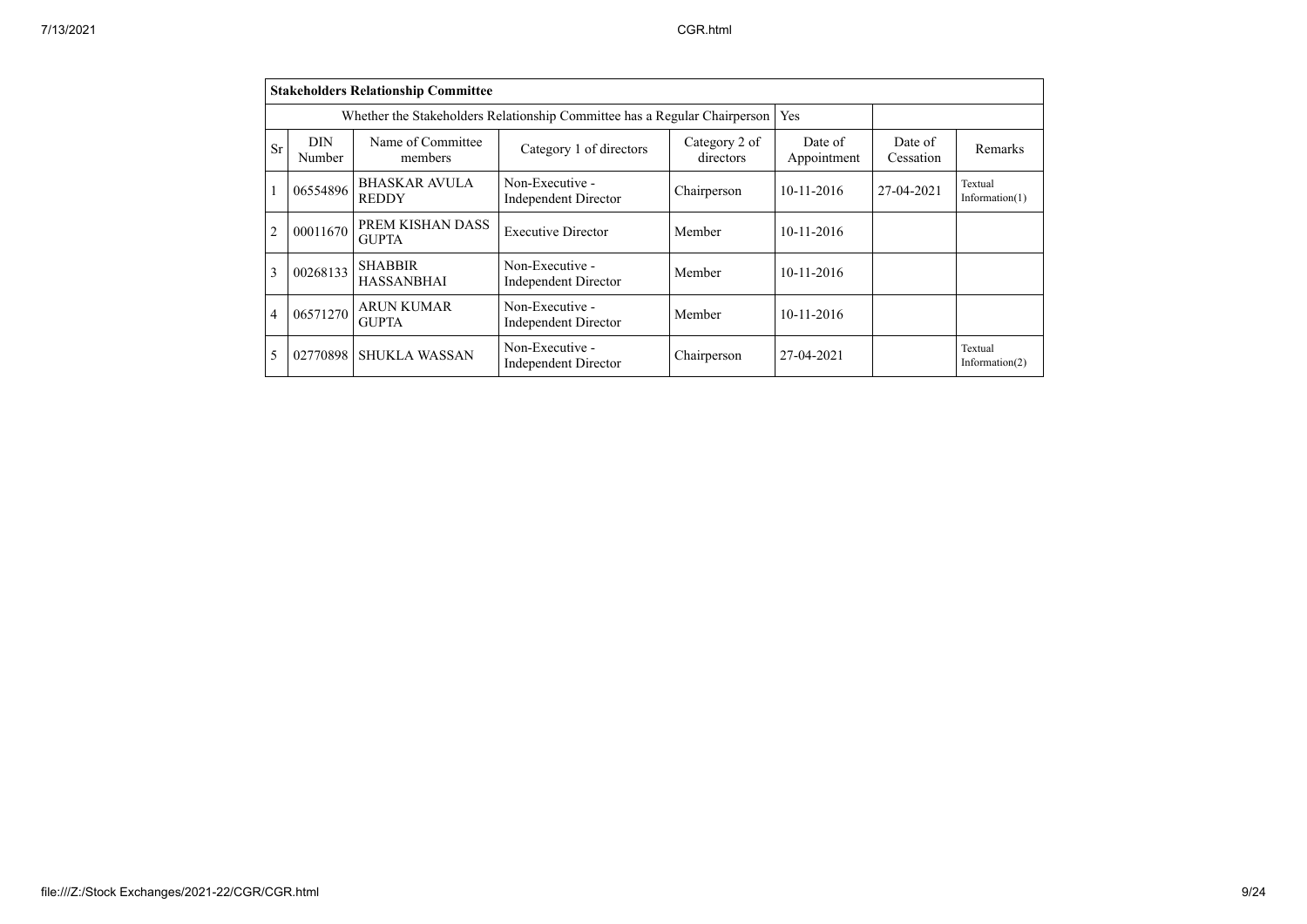|                           | <b>Sr Text Block</b>                                                                                                                                                                                                                                                                                                 |  |  |  |  |  |  |  |  |  |
|---------------------------|----------------------------------------------------------------------------------------------------------------------------------------------------------------------------------------------------------------------------------------------------------------------------------------------------------------------|--|--|--|--|--|--|--|--|--|
| Textual Information $(1)$ | Mr. Bhaskar Avula Reddy completed his second term as Independent Director and ceased to be a<br>Director with effect from 1 May 2021. He was the Chairperson of Stakeholders relationship Committee<br>till 27 April 2021. The SRC committee was later re-constituted in the Board meeting held on 27 April<br>2021. |  |  |  |  |  |  |  |  |  |
| Textual Information(2)    | The Stakeholders relationship committee has been re-constituted in the Board Meeting held on 27th<br>April 2021. Mrs. Shukla Wassan has been appointed as the Chairperson of the re-constituted<br>Stakeholders relationship committee with effect from 27 April 2021.                                               |  |  |  |  |  |  |  |  |  |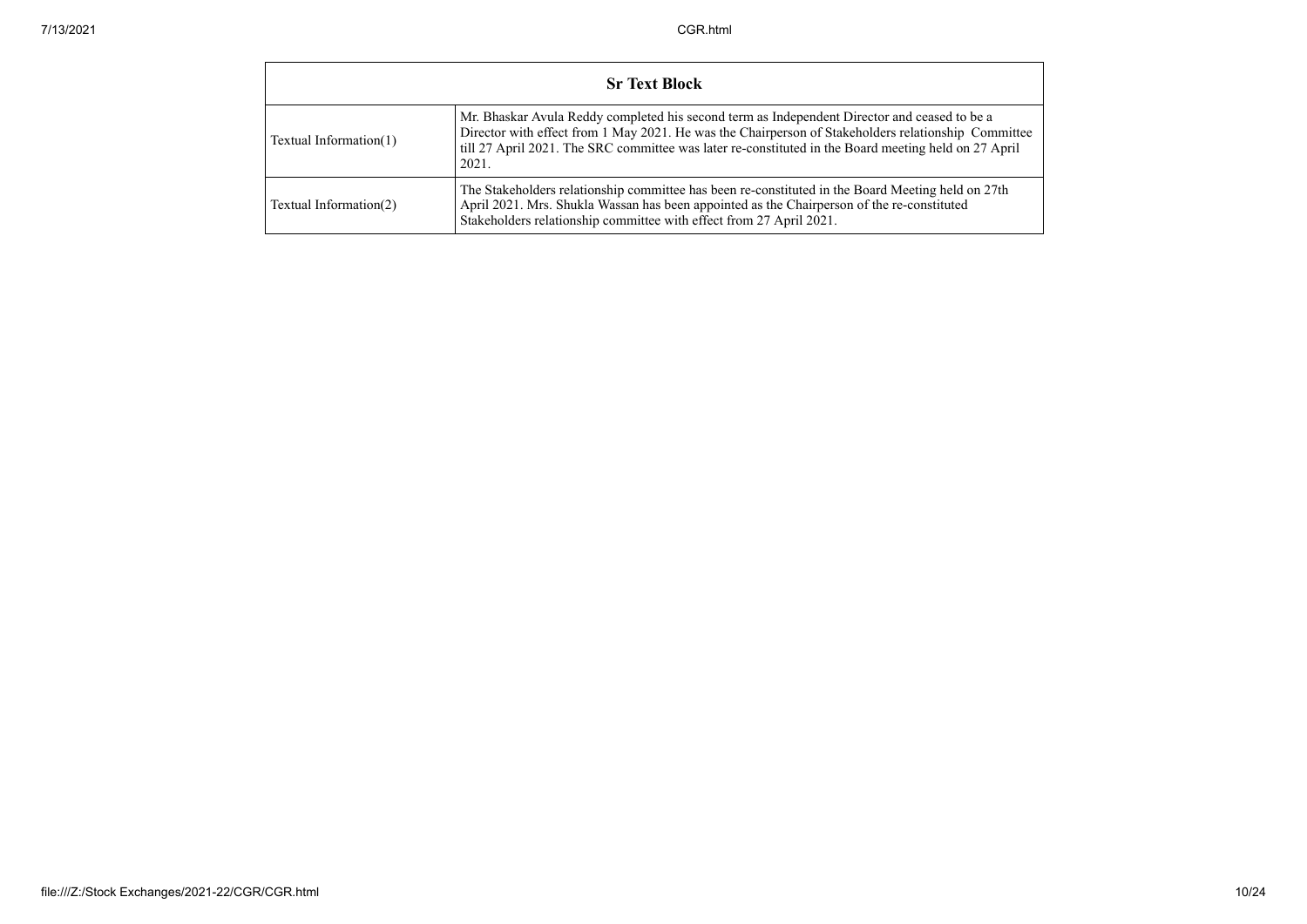|     | <b>Risk Management Committee</b> |                                                                      |                            |                            |                        |                      |         |  |  |  |  |  |
|-----|----------------------------------|----------------------------------------------------------------------|----------------------------|----------------------------|------------------------|----------------------|---------|--|--|--|--|--|
|     |                                  | Whether the Risk Management Committee has a Regular Chairperson   No |                            |                            |                        |                      |         |  |  |  |  |  |
| -Sr | <b>DIN</b><br>Number             | Name of Committee<br>members                                         | Category 1 of<br>directors | Category 2 of<br>directors | Date of<br>Appointment | Date of<br>Cessation | Remarks |  |  |  |  |  |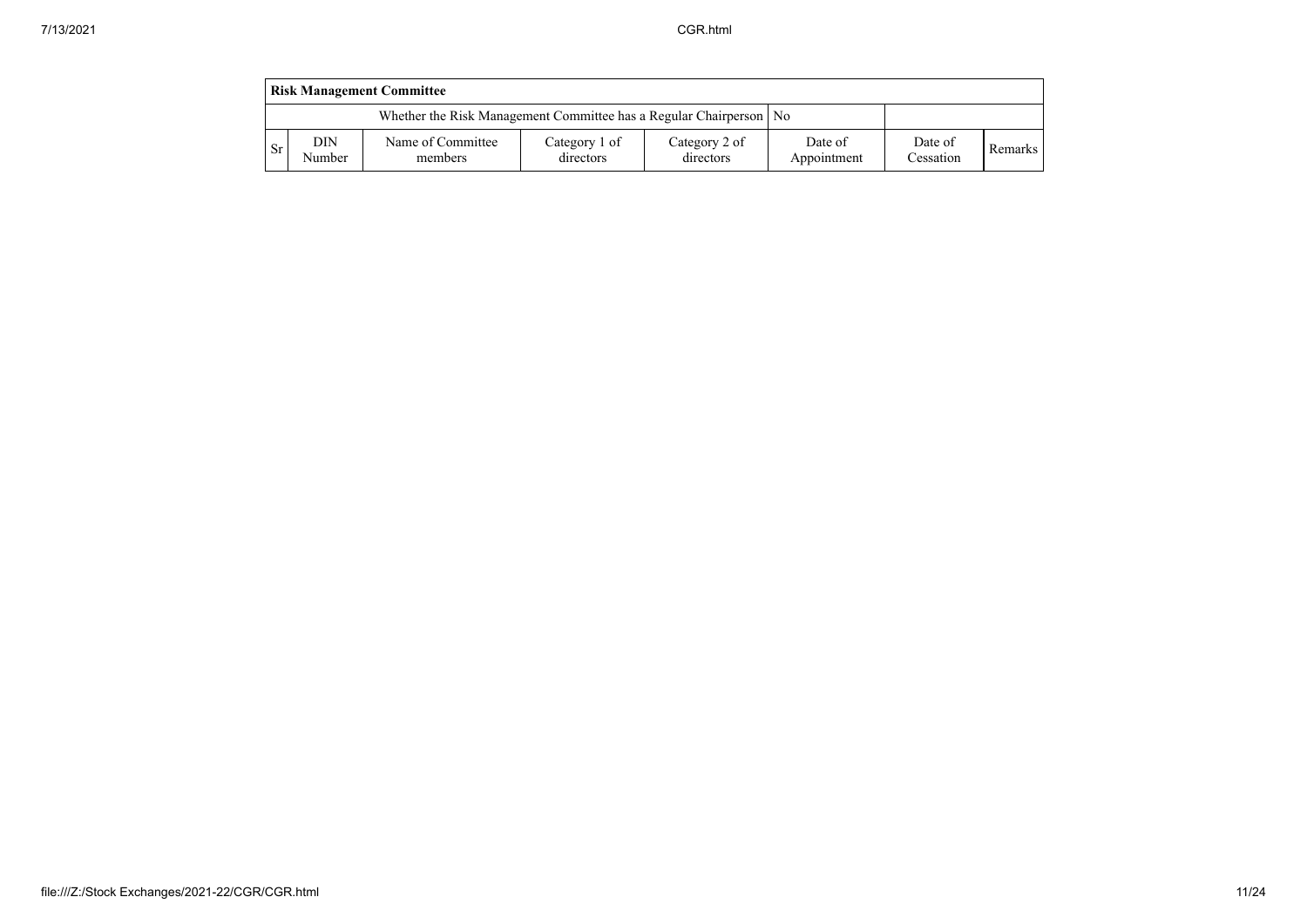|                | <b>Corporate Social Responsibility Committee</b>                                |                                      |                                                    |                            |                        |                      |                              |  |  |  |  |  |
|----------------|---------------------------------------------------------------------------------|--------------------------------------|----------------------------------------------------|----------------------------|------------------------|----------------------|------------------------------|--|--|--|--|--|
|                | Whether the Corporate Social Responsibility Committee has a Regular Chairperson |                                      |                                                    |                            |                        |                      |                              |  |  |  |  |  |
| <b>Sr</b>      | <b>DIN</b><br>Number                                                            | Name of Committee<br>members         | Category 1 of directors                            | Category 2 of<br>directors | Date of<br>Appointment | Date of<br>Cessation | Remarks                      |  |  |  |  |  |
| $\overline{1}$ | 00160916                                                                        | <b>MAMTA GUPTA</b>                   | Non-Executive - Non<br><b>Independent Director</b> | Chairperson                | $10 - 11 - 2016$       |                      |                              |  |  |  |  |  |
| $\overline{2}$ | 00011670                                                                        | PREM KISHAN<br><b>DASS GUPTA</b>     | <b>Executive Director</b>                          | Member                     | $10 - 11 - 2016$       |                      |                              |  |  |  |  |  |
| 3              | 06554896                                                                        | <b>BHASKAR AVULA</b><br><b>REDDY</b> | Non-Executive - Independent<br>Director            | Member                     | $10 - 11 - 2016$       | 27-04-2021           | Textual<br>Information $(1)$ |  |  |  |  |  |
| $\overline{4}$ | 02770898                                                                        | SHUKLA WASSAN                        | Non-Executive - Independent<br>Director            | Member                     | 27-04-2021             |                      | Textual<br>Information $(2)$ |  |  |  |  |  |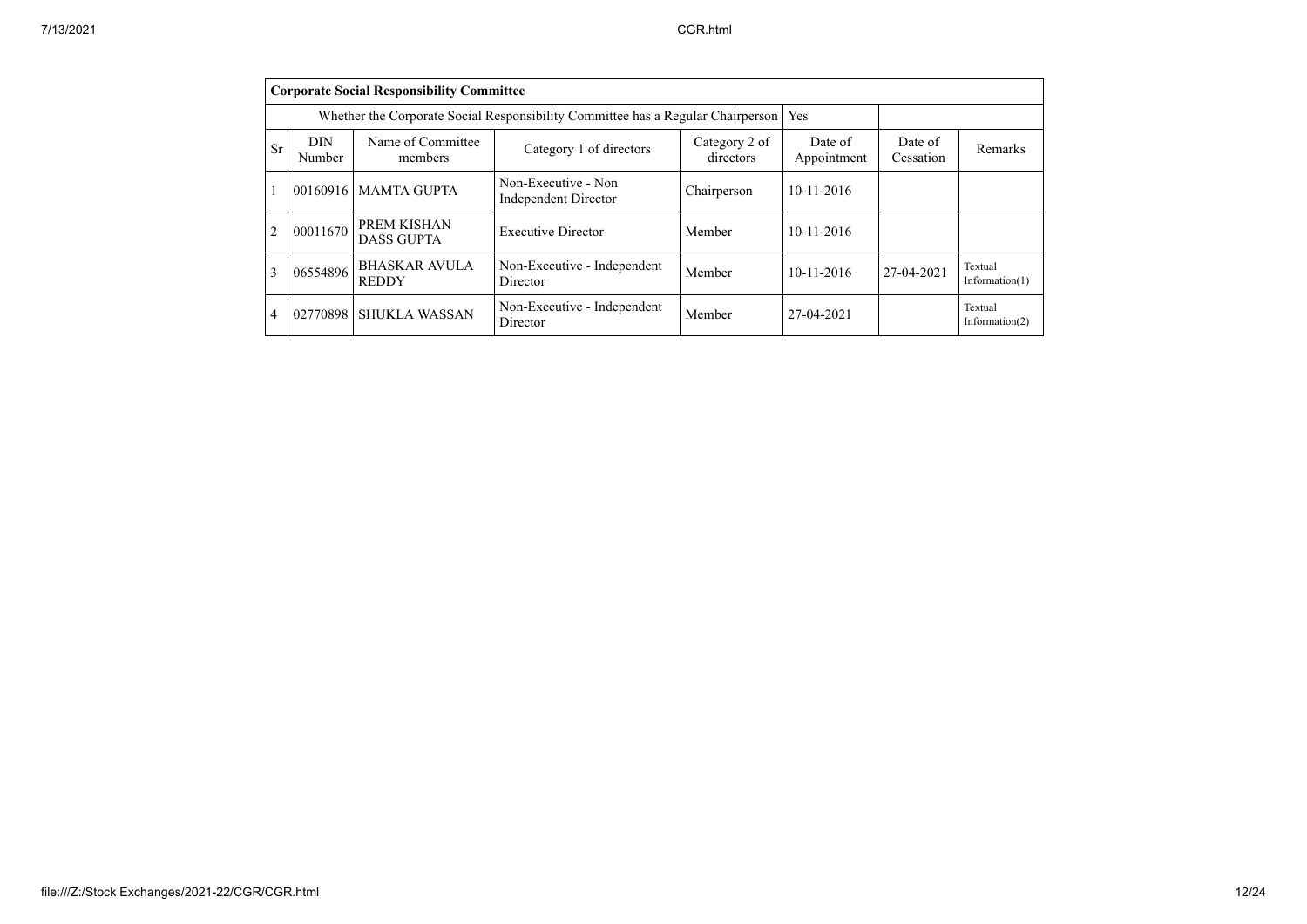|                        | <b>Sr Text Block</b>                                                                                                                                                                                                                                                                                                  |  |  |  |  |
|------------------------|-----------------------------------------------------------------------------------------------------------------------------------------------------------------------------------------------------------------------------------------------------------------------------------------------------------------------|--|--|--|--|
| Textual Information(1) | Mr. Bhaskar Avula Reddy completed his second term as Independent Director and ceased to be a<br>Director with effect from 1 May 2021. He was the member of Corporate social<br>responsibility Committee till 27 April 2021. The CSR committee was later re-constituted in the Board<br>meeting held on 27 April 2021. |  |  |  |  |
| Textual Information(2) | The Corporate Social Responsibility Committee has been re-constituted in the Board Meeting held on<br>27th April 2021. Mrs. Shukla Wassan has been appointed as the member of the re-constituted CSR<br>committee with effect from 27 April 2021.                                                                     |  |  |  |  |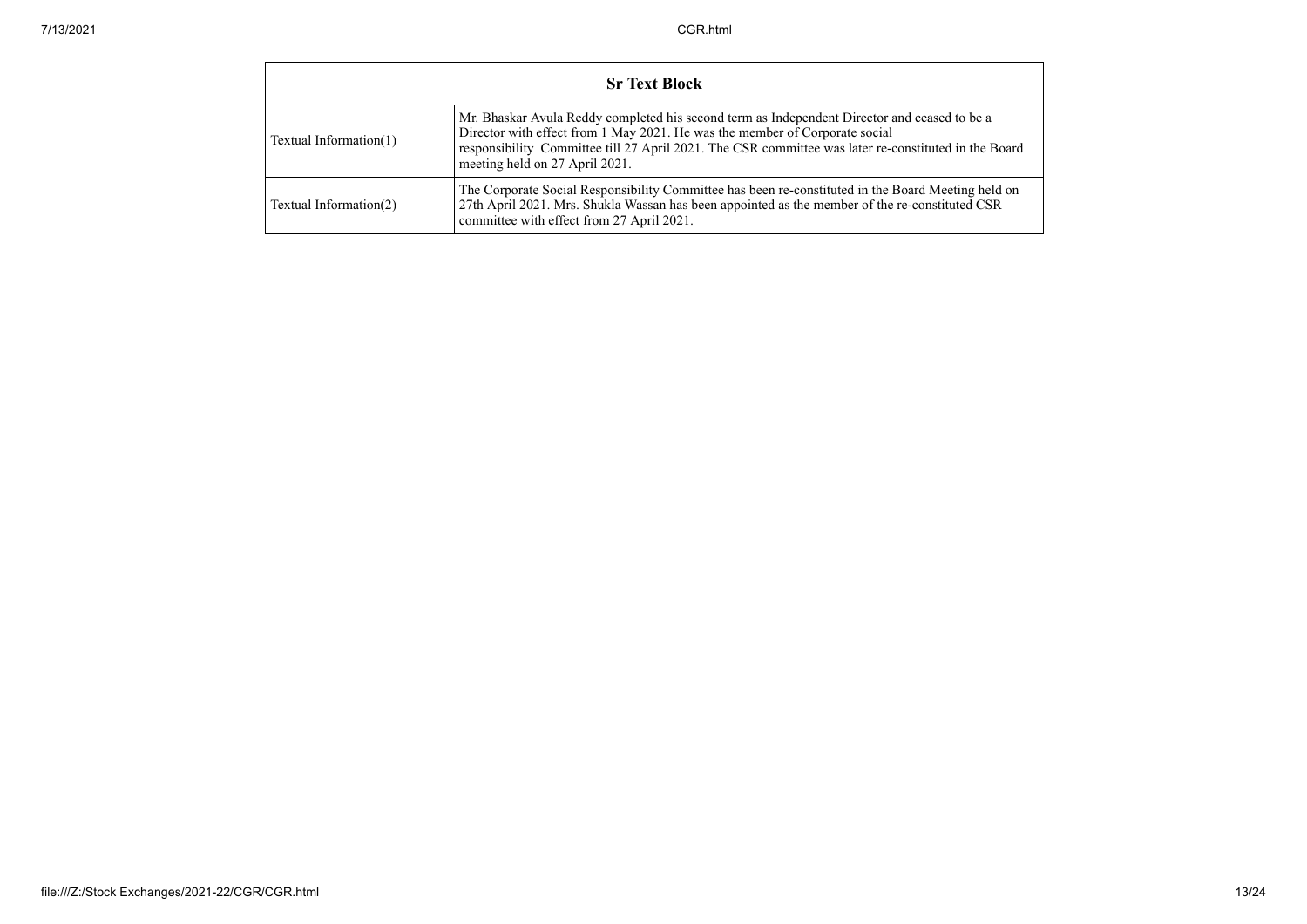| <b>Other Committee</b> |                                                                                                                                     |  |  |  |  |
|------------------------|-------------------------------------------------------------------------------------------------------------------------------------|--|--|--|--|
|                        | Sr   DIN Number   Name of Committee members   Name of other committee   Category 1 of directors   Category 2 of directors   Remarks |  |  |  |  |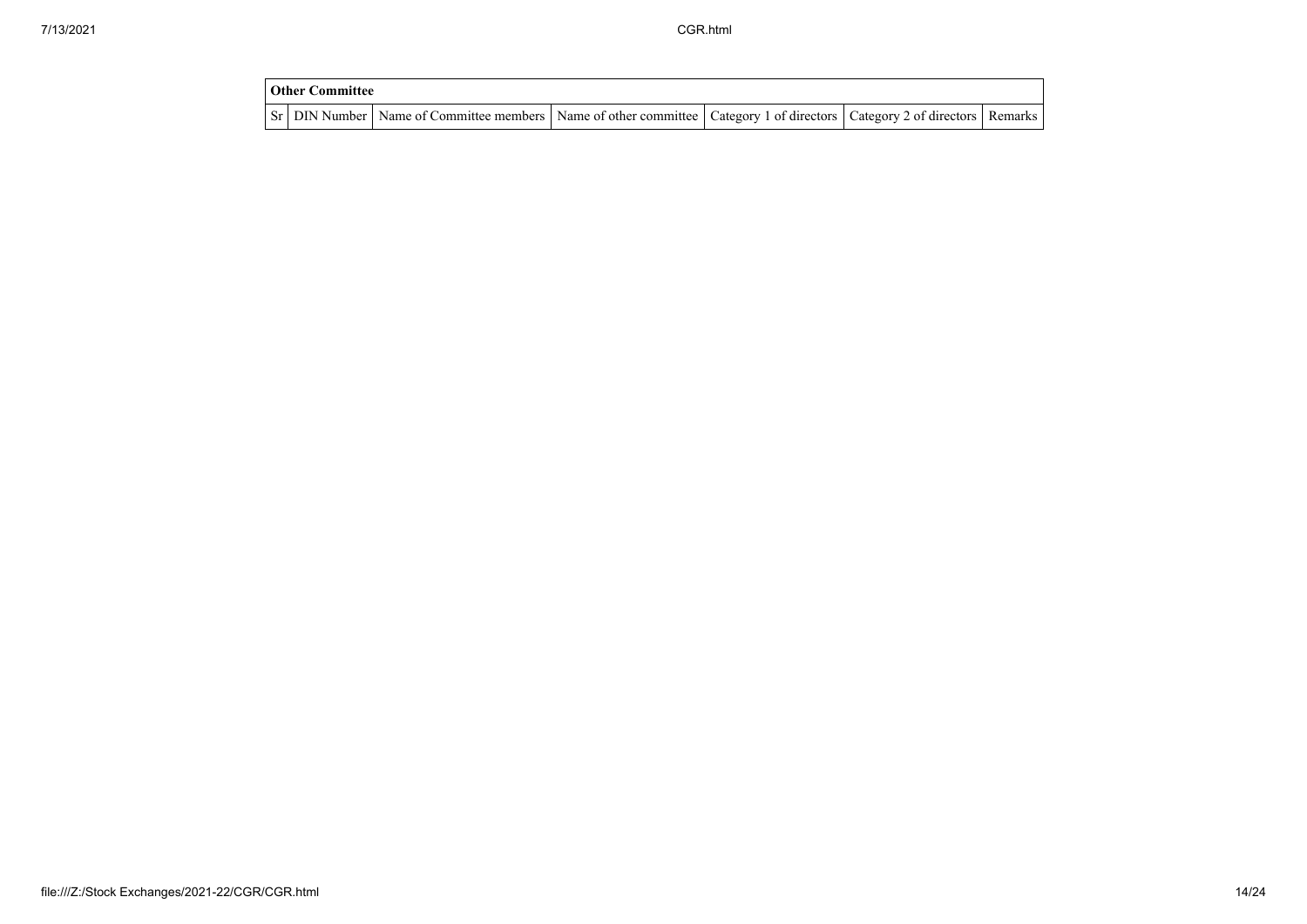|                                                                     | <b>Annexure 1</b>                                             |                                                               |                                                                   |                                       |                                                     |                                    |                                                           |
|---------------------------------------------------------------------|---------------------------------------------------------------|---------------------------------------------------------------|-------------------------------------------------------------------|---------------------------------------|-----------------------------------------------------|------------------------------------|-----------------------------------------------------------|
|                                                                     | <b>Annexure 1</b>                                             |                                                               |                                                                   |                                       |                                                     |                                    |                                                           |
|                                                                     | <b>III. Meeting of Board of Directors</b>                     |                                                               |                                                                   |                                       |                                                     |                                    |                                                           |
| Disclosure of notes on meeting of board of<br>directors explanatory |                                                               |                                                               |                                                                   |                                       |                                                     |                                    |                                                           |
| <b>Sr</b>                                                           | $Date(s)$ of meeting<br>$(if any)$ in the<br>previous quarter | $Date(s)$ of<br>meeting (if any)<br>in the current<br>quarter | Maximum gap between<br>any two consecutive (in<br>number of days) | Notes for<br>not<br>providing<br>Date | Whether<br>requirement of<br>Ouorum met<br>(Yes/No) | Number of<br>Directors<br>present* | No. of Independent<br>Directors attending<br>the meeting* |
|                                                                     | 19-01-2021                                                    |                                                               |                                                                   |                                       | Yes                                                 | 8                                  |                                                           |
| $\sqrt{2}$                                                          |                                                               | 27-04-2021                                                    | 97                                                                |                                       | Yes                                                 |                                    |                                                           |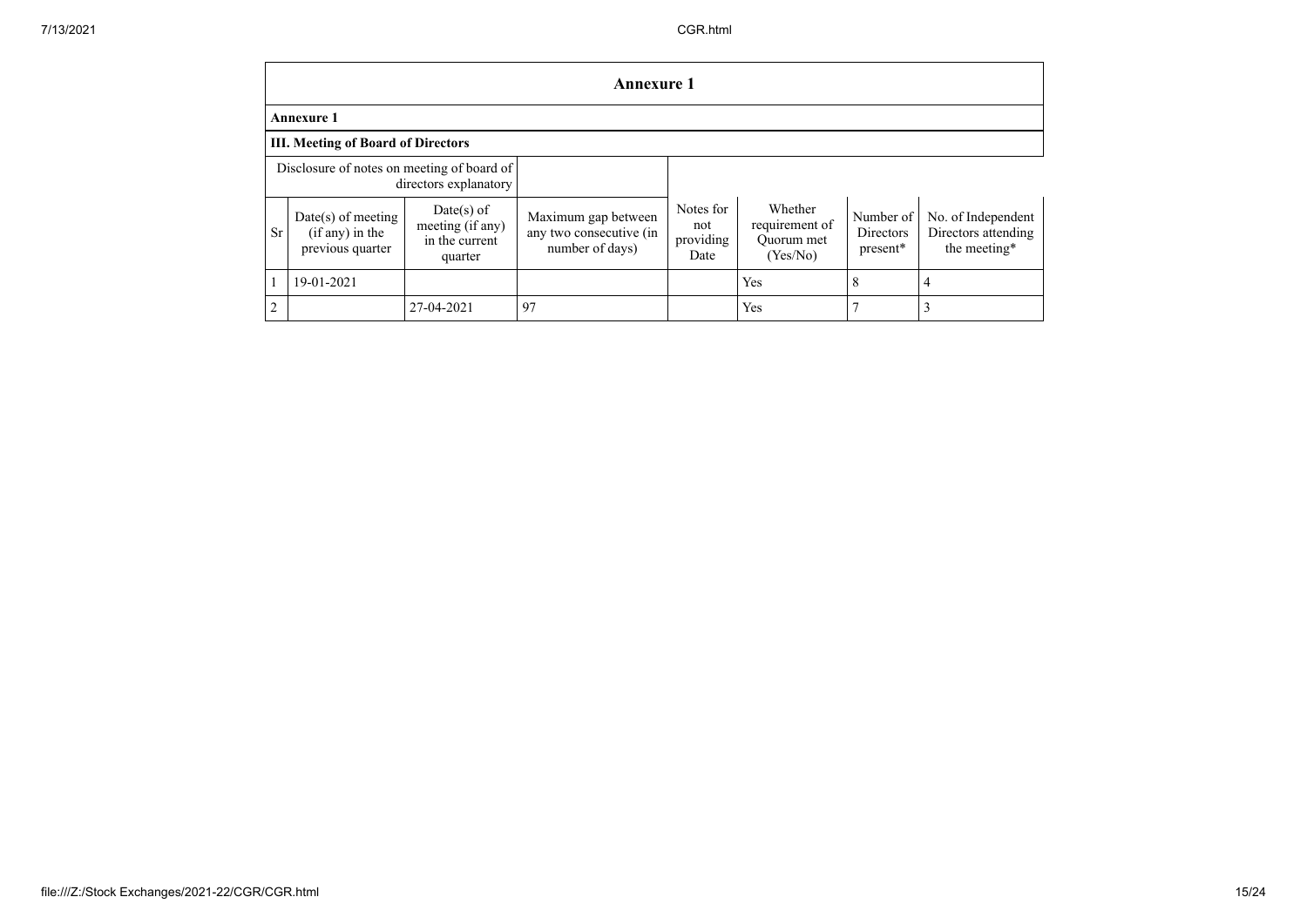|                | <b>Annexure 1</b>                                |                                                                                                          |                                                                      |                               |                                       |                                                        |                                                      |                                                                        |
|----------------|--------------------------------------------------|----------------------------------------------------------------------------------------------------------|----------------------------------------------------------------------|-------------------------------|---------------------------------------|--------------------------------------------------------|------------------------------------------------------|------------------------------------------------------------------------|
|                | IV. Meeting of Committees                        |                                                                                                          |                                                                      |                               |                                       |                                                        |                                                      |                                                                        |
|                |                                                  |                                                                                                          | Disclosure of notes on meeting of committees explanatory             |                               |                                       |                                                        |                                                      |                                                                        |
| Sr             | Name of<br>Committee                             | Date(s) of meeting (Enter<br>dates of Previous quarter and<br>Current quarter in<br>chronological order) | Maximum gap<br>between any two<br>consecutive (in<br>number of days) | Name of<br>other<br>committee | Reson for<br>not<br>providing<br>date | Whether<br>requirement<br>of Quorum<br>met<br>(Yes/No) | Number<br>$\sigma$ f<br><b>Directors</b><br>present* | No. of<br>Independent<br><b>Directors</b><br>attending the<br>meeting* |
| $\mathbf{1}$   | Audit<br>Committee                               | 19-01-2021                                                                                               |                                                                      |                               |                                       | Yes                                                    | $\overline{4}$                                       | $\overline{3}$                                                         |
| $\overline{2}$ | Audit<br>Committee                               | 27-04-2021                                                                                               | 97                                                                   |                               |                                       | Yes                                                    | 3                                                    | $\overline{2}$                                                         |
| 3              | Nomination<br>and<br>remuneration<br>committee   | 19-01-2021                                                                                               |                                                                      |                               |                                       | Yes                                                    | $\overline{4}$                                       | $\overline{3}$                                                         |
| $\overline{4}$ | Nomination<br>and<br>remuneration<br>committee   | 27-04-2021                                                                                               |                                                                      |                               |                                       | Yes                                                    | $\overline{3}$                                       | $\overline{2}$                                                         |
| 5              | <b>Stakeholders</b><br>Relationship<br>Committee | 19-01-2021                                                                                               |                                                                      |                               |                                       | Yes                                                    | $\overline{4}$                                       | 3                                                                      |
| 6              | Stakeholders<br>Relationship<br>Committee        | 27-04-2021                                                                                               |                                                                      |                               |                                       | Yes                                                    | $\overline{4}$                                       | 3                                                                      |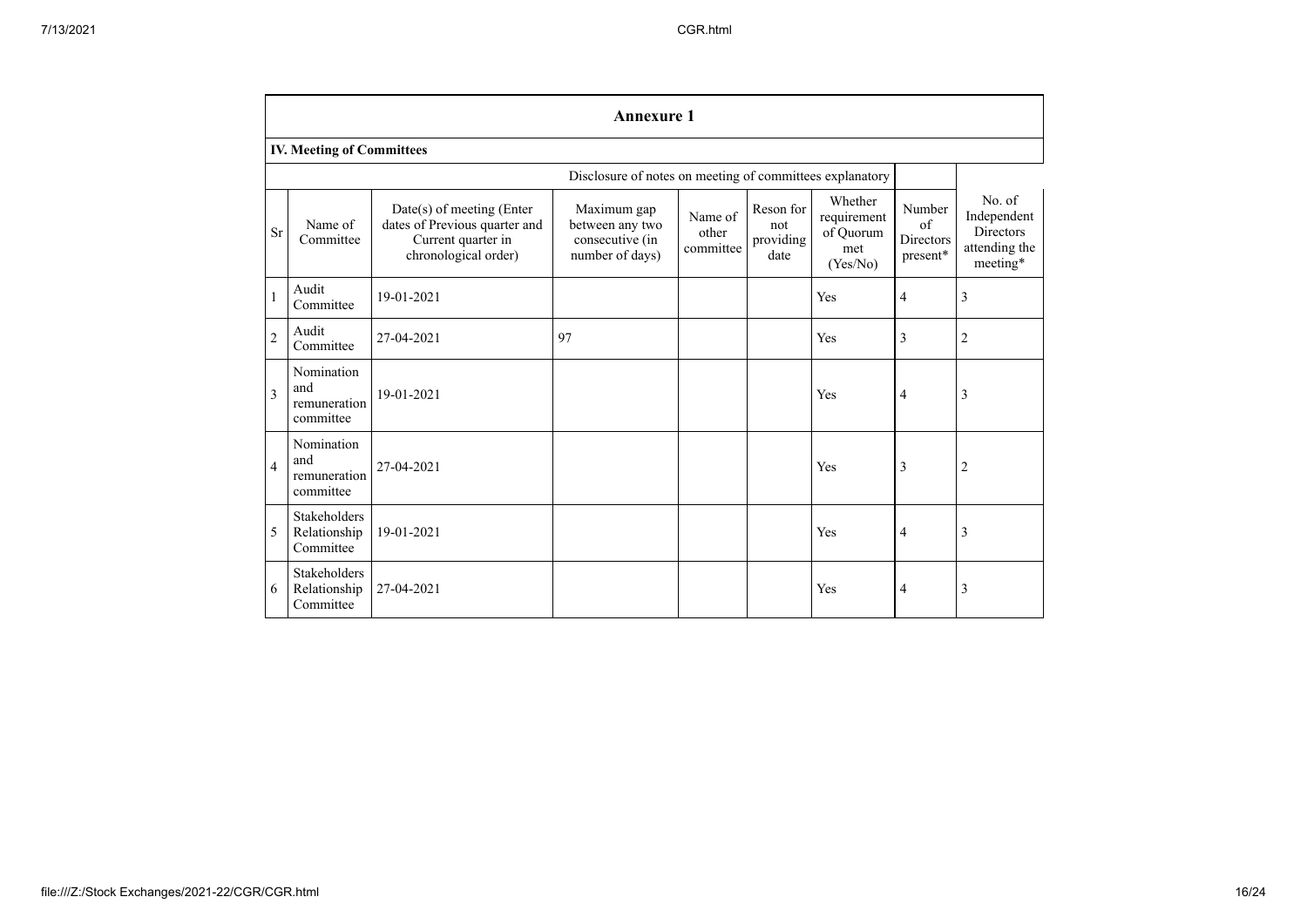|                | <b>Annexure 1</b>                                  |                                                                                                            |                                                                      |                               |                                       |                                                        |                                       |                                                                        |
|----------------|----------------------------------------------------|------------------------------------------------------------------------------------------------------------|----------------------------------------------------------------------|-------------------------------|---------------------------------------|--------------------------------------------------------|---------------------------------------|------------------------------------------------------------------------|
|                | <b>IV. Meeting of Committees</b>                   |                                                                                                            |                                                                      |                               |                                       |                                                        |                                       |                                                                        |
| <b>Sr</b>      | Name of<br>Committee                               | $Date(s)$ of meeting (Enter<br>dates of Previous quarter and<br>Current quarter in<br>chronological order) | Maximum gap<br>between any two<br>consecutive (in<br>number of days) | Name of<br>other<br>committee | Reson for<br>not<br>providing<br>date | Whether<br>requirement<br>of Quorum<br>met<br>(Yes/No) | Number<br>of<br>Directors<br>present* | No. of<br>Independent<br><b>Directors</b><br>attending the<br>meeting* |
| $\overline{7}$ | Corporate<br>Social<br>Responsibility<br>Committee | 19-01-2021                                                                                                 |                                                                      |                               |                                       | Yes                                                    | 3                                     |                                                                        |
| 8              | Corporate<br>Social<br>Responsibility<br>Committee | 27-04-2021                                                                                                 |                                                                      |                               |                                       | Yes                                                    | 3                                     |                                                                        |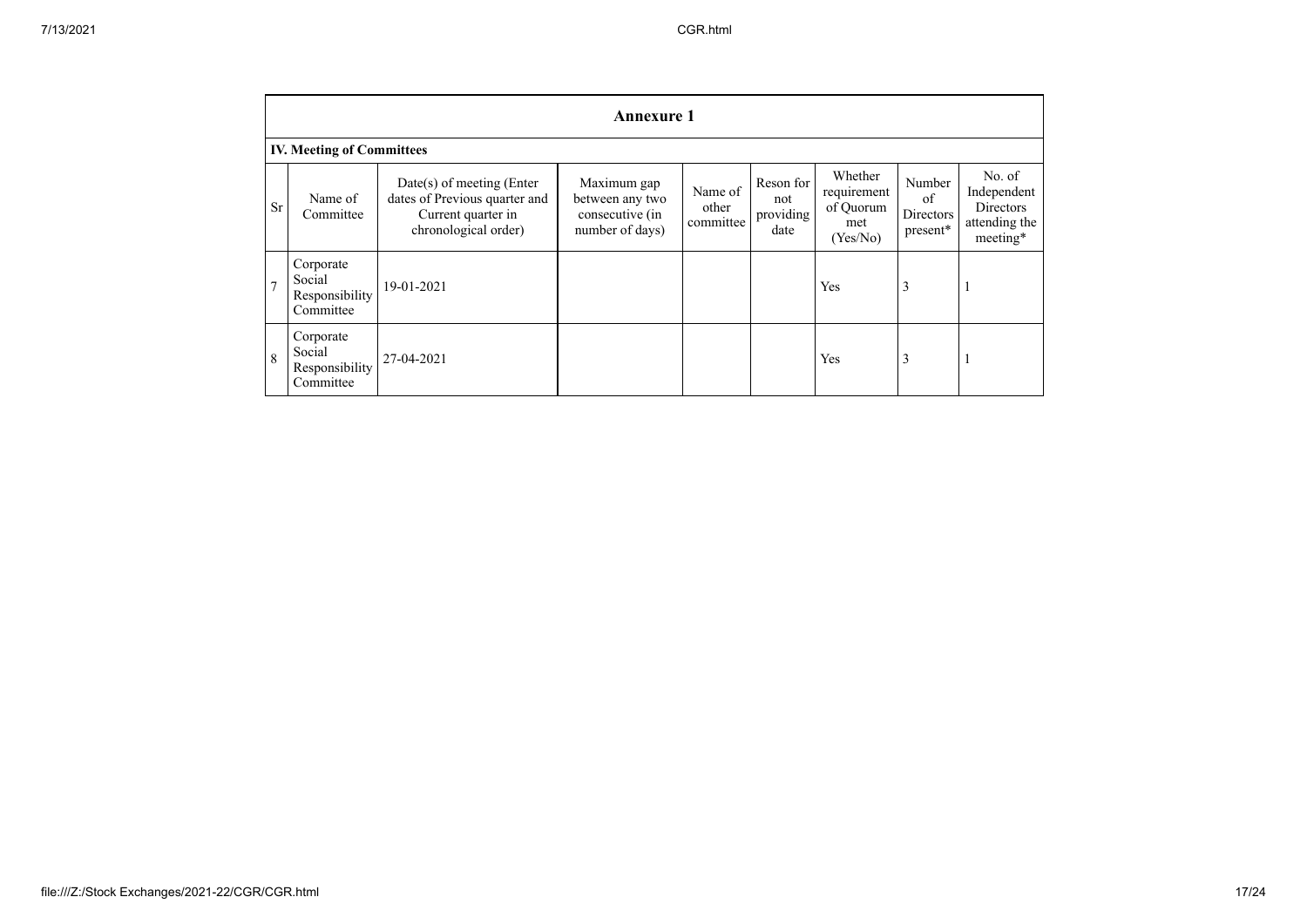|                | Annexure 1                                                                                                |                                  |                                                                    |  |  |
|----------------|-----------------------------------------------------------------------------------------------------------|----------------------------------|--------------------------------------------------------------------|--|--|
|                | <b>V. Related Party Transactions</b>                                                                      |                                  |                                                                    |  |  |
| Sr             | Subject                                                                                                   | Compliance status<br>(Yes/No/NA) | If status is "No" details of non-<br>compliance may be given here. |  |  |
|                | Whether prior approval of audit committee obtained                                                        | Yes                              |                                                                    |  |  |
| $\overline{2}$ | Whether shareholder approval obtained for material RPT                                                    | NA                               |                                                                    |  |  |
| 3              | Whether details of RPT entered into pursuant to omnibus approval<br>have been reviewed by Audit Committee | Yes                              |                                                                    |  |  |
|                | Disclosure of notes on related party transactions<br>Textual Information(1)                               |                                  |                                                                    |  |  |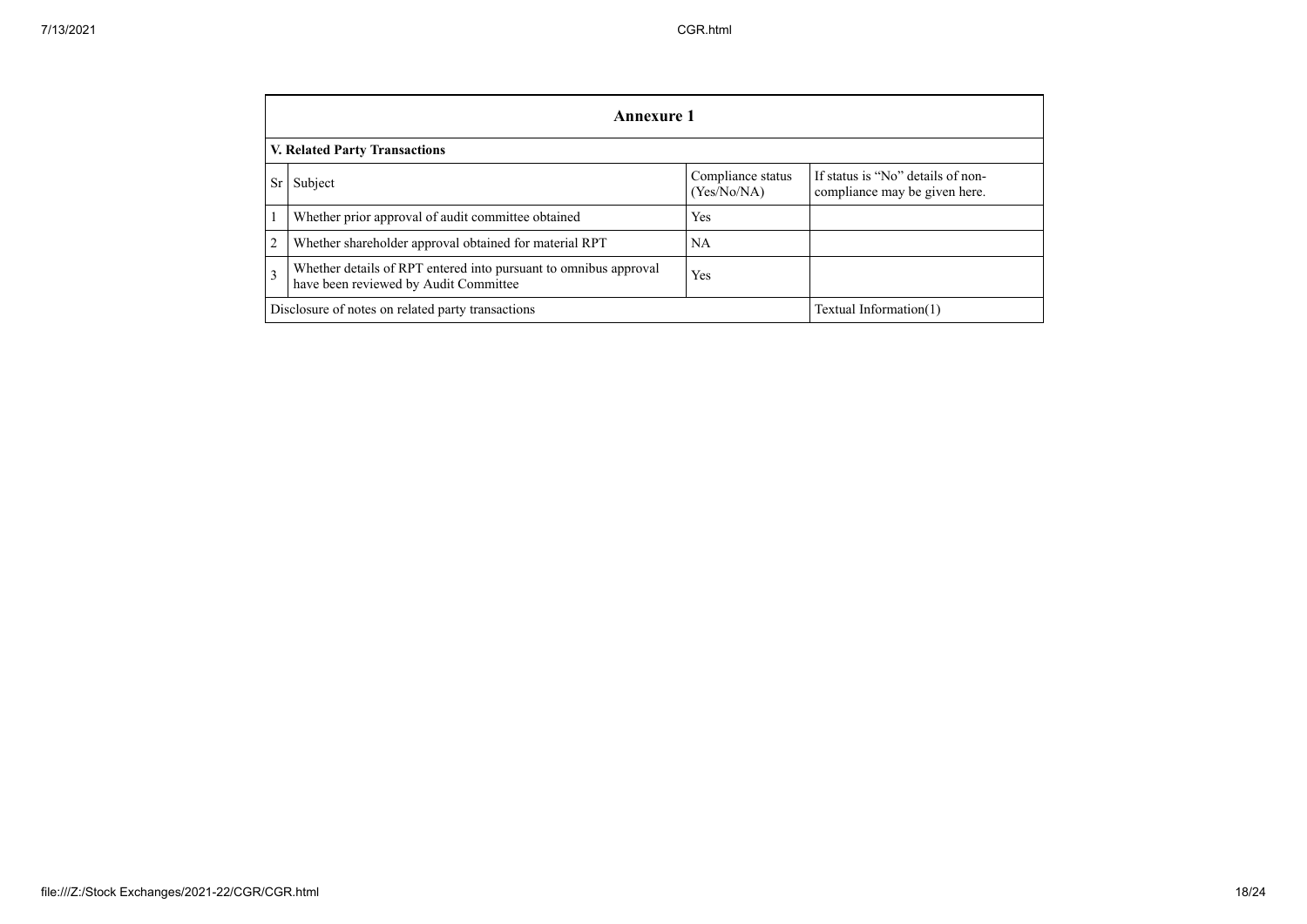| <b>Text Block</b>      |                                                                                                                                                                                 |
|------------------------|---------------------------------------------------------------------------------------------------------------------------------------------------------------------------------|
| Textual Information(1) | For FY 2021-22, as approved by the Audit Committee and the Board of Directors, the value of related<br>party transactions for the period till 30 June 2021 is Rs. 631.04 Lakhs. |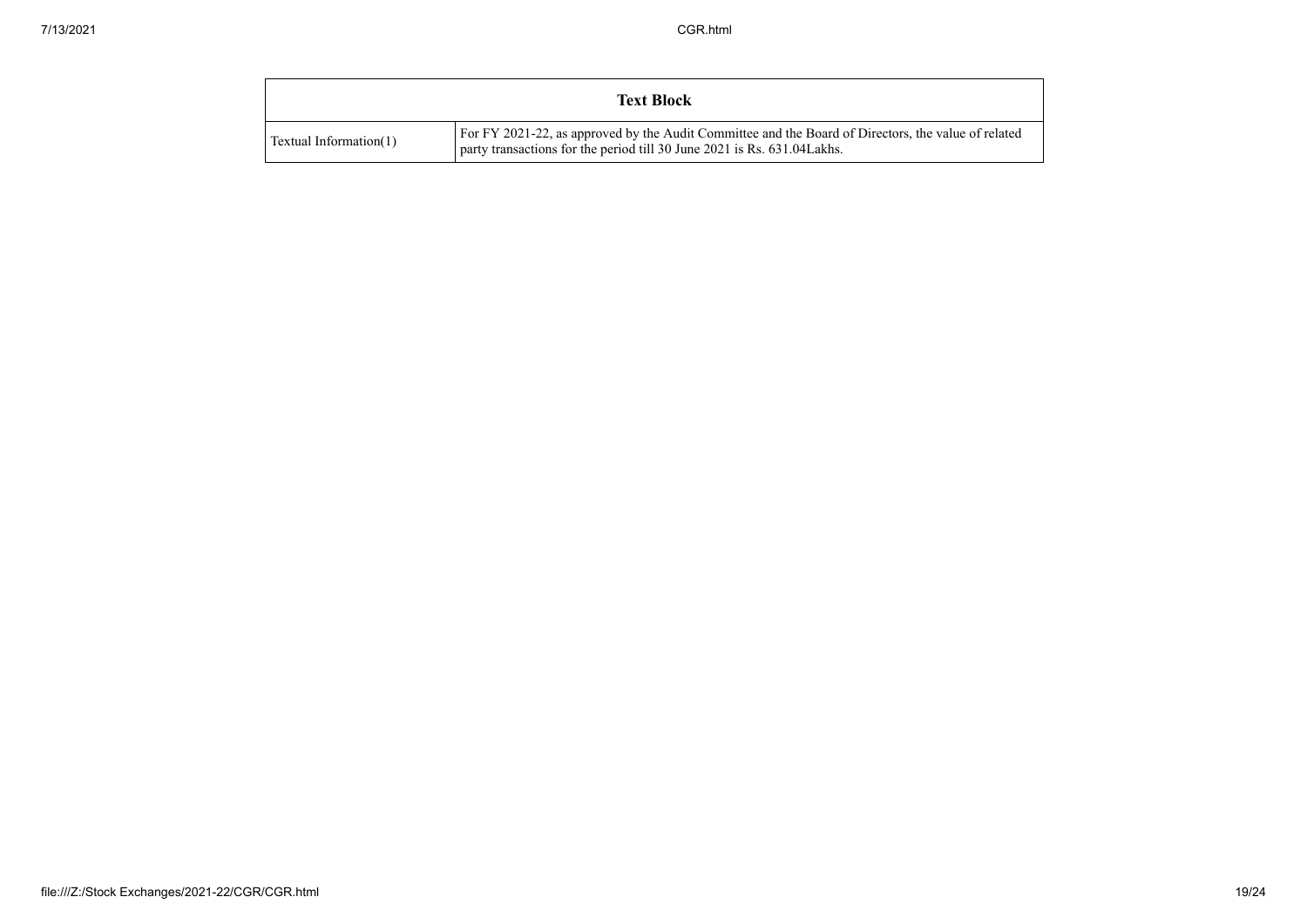|                | <b>Annexure 1</b>                                                                                                                                                                                               |                               |  |  |  |
|----------------|-----------------------------------------------------------------------------------------------------------------------------------------------------------------------------------------------------------------|-------------------------------|--|--|--|
|                | <b>VI.</b> Affirmations                                                                                                                                                                                         |                               |  |  |  |
| Sr             | Subject                                                                                                                                                                                                         | Compliance<br>status (Yes/No) |  |  |  |
|                | The composition of Board of Directors is in terms of SEBI (Listing obligations and disclosure requirements)<br>Regulations, 2015                                                                                | Yes                           |  |  |  |
| $\overline{c}$ | The composition of the following committees is in terms of SEBI(Listing obligations and disclosure requirements)<br>Regulations, 2015 a. Audit Committee                                                        | Yes                           |  |  |  |
| 3              | The composition of the following committees is in terms of SEBI(Listing obligations and disclosure requirements)<br>Regulations, 2015. b. Nomination & remuneration committee                                   | Yes                           |  |  |  |
| $\overline{4}$ | The composition of the following committees is in terms of SEBI(Listing obligations and disclosure requirements)<br>Regulations, 2015. c. Stakeholders relationship committee                                   | Yes                           |  |  |  |
| 5              | The composition of the following committees is in terms of SEBI(Listing obligations and disclosure requirements)<br>Regulations, 2015. d. Risk management committee (applicable to the top 500 listed entities) | <b>NA</b>                     |  |  |  |
| 6              | The committee members have been made aware of their powers, role and responsibilities as specified in SEBI<br>(Listing obligations and disclosure requirements) Regulations, 2015.                              | Yes                           |  |  |  |
| $\overline{7}$ | The meetings of the board of directors and the above committees have been conducted in the manner as specified in<br>SEBI (Listing obligations and disclosure requirements) Regulations, 2015.                  | Yes                           |  |  |  |
| 8              | This report and/or the report submitted in the previous quarter has been placed before Board of Directors.                                                                                                      | Yes                           |  |  |  |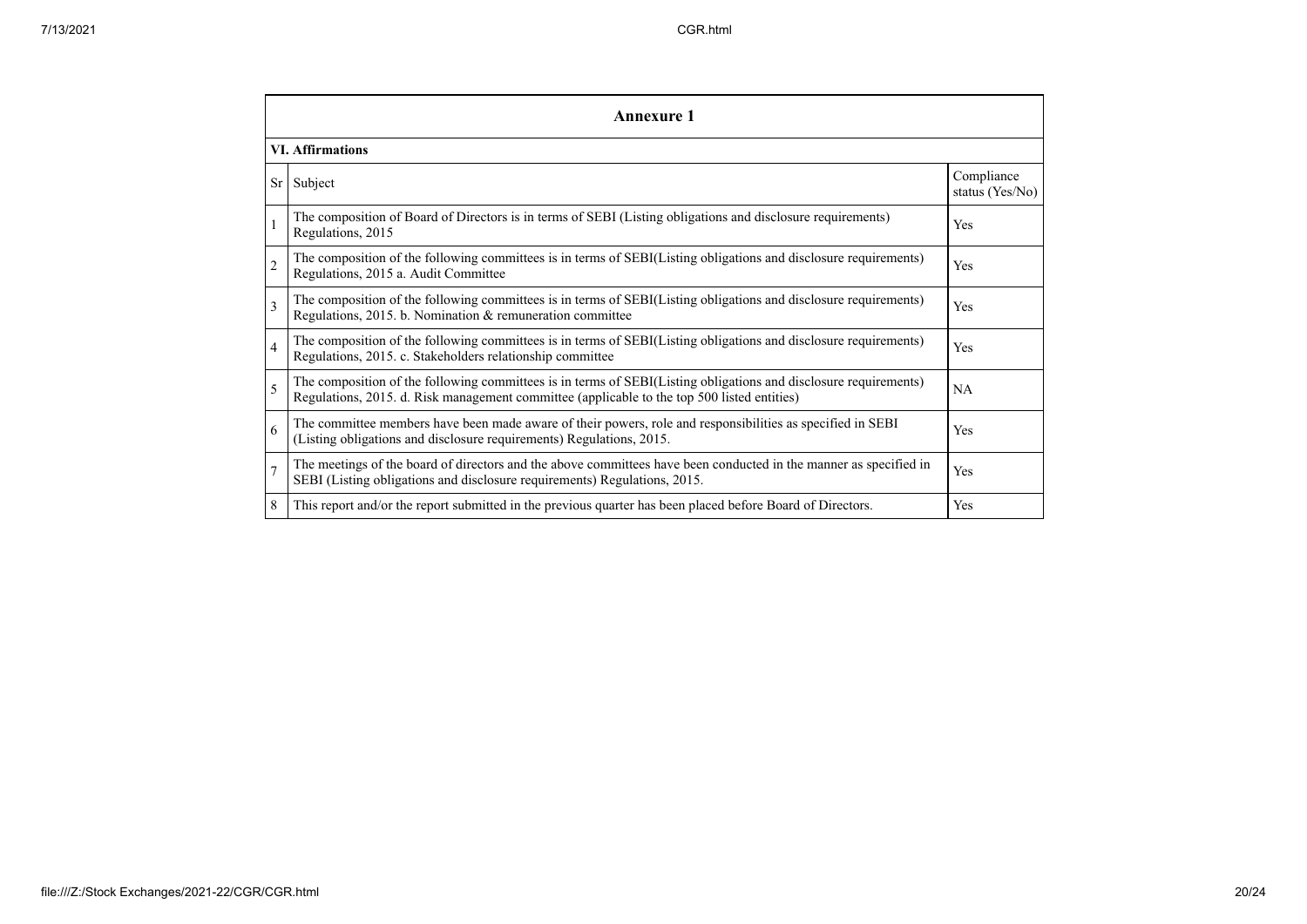|           | <b>Annexure 1</b> |                                          |  |
|-----------|-------------------|------------------------------------------|--|
| <b>Sr</b> | Subject           | Compliance status                        |  |
|           | Name of signatory | <b>VEENA NAIR</b>                        |  |
|           | Designation       | Company Secretary and Compliance Officer |  |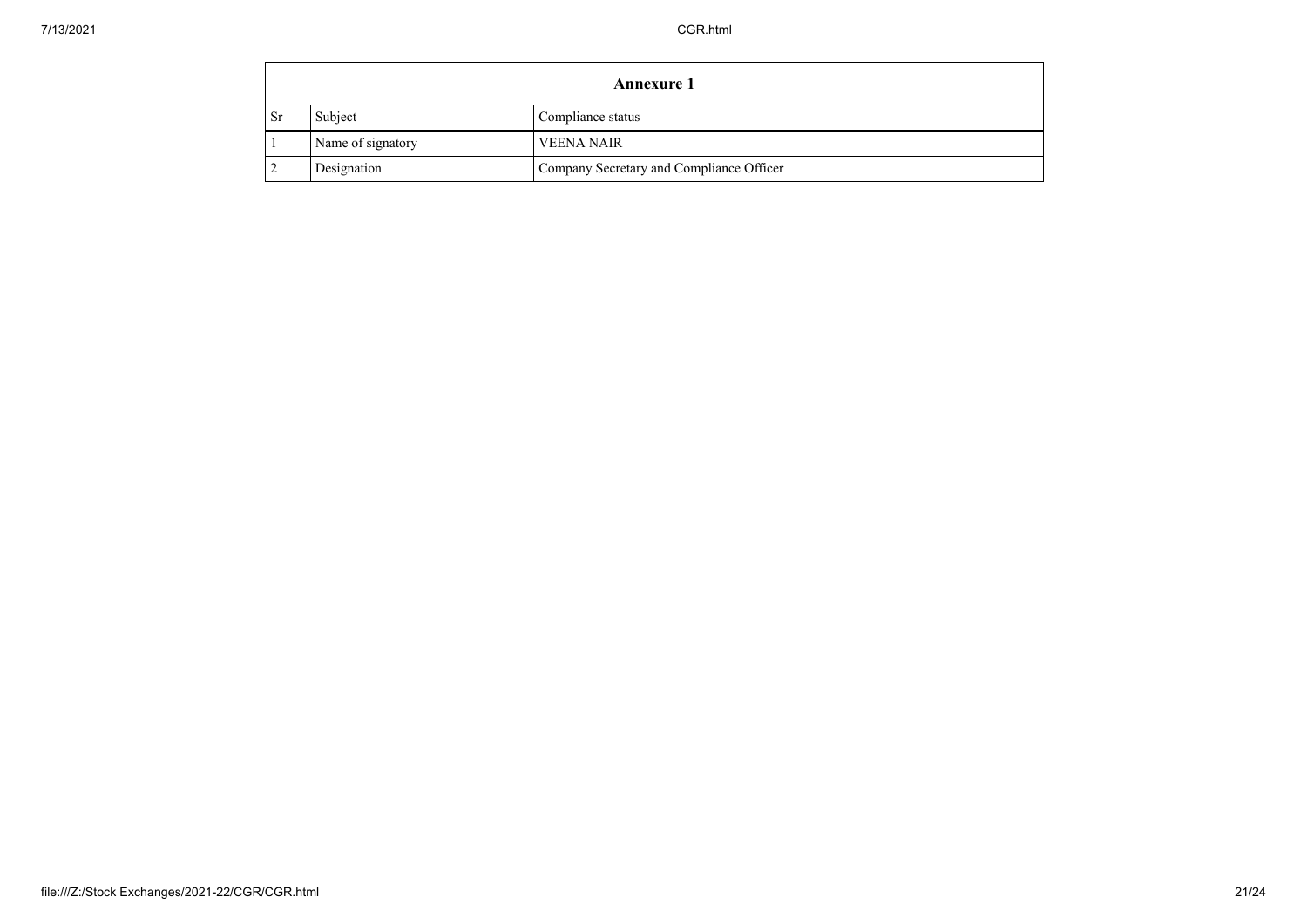**Text Block**